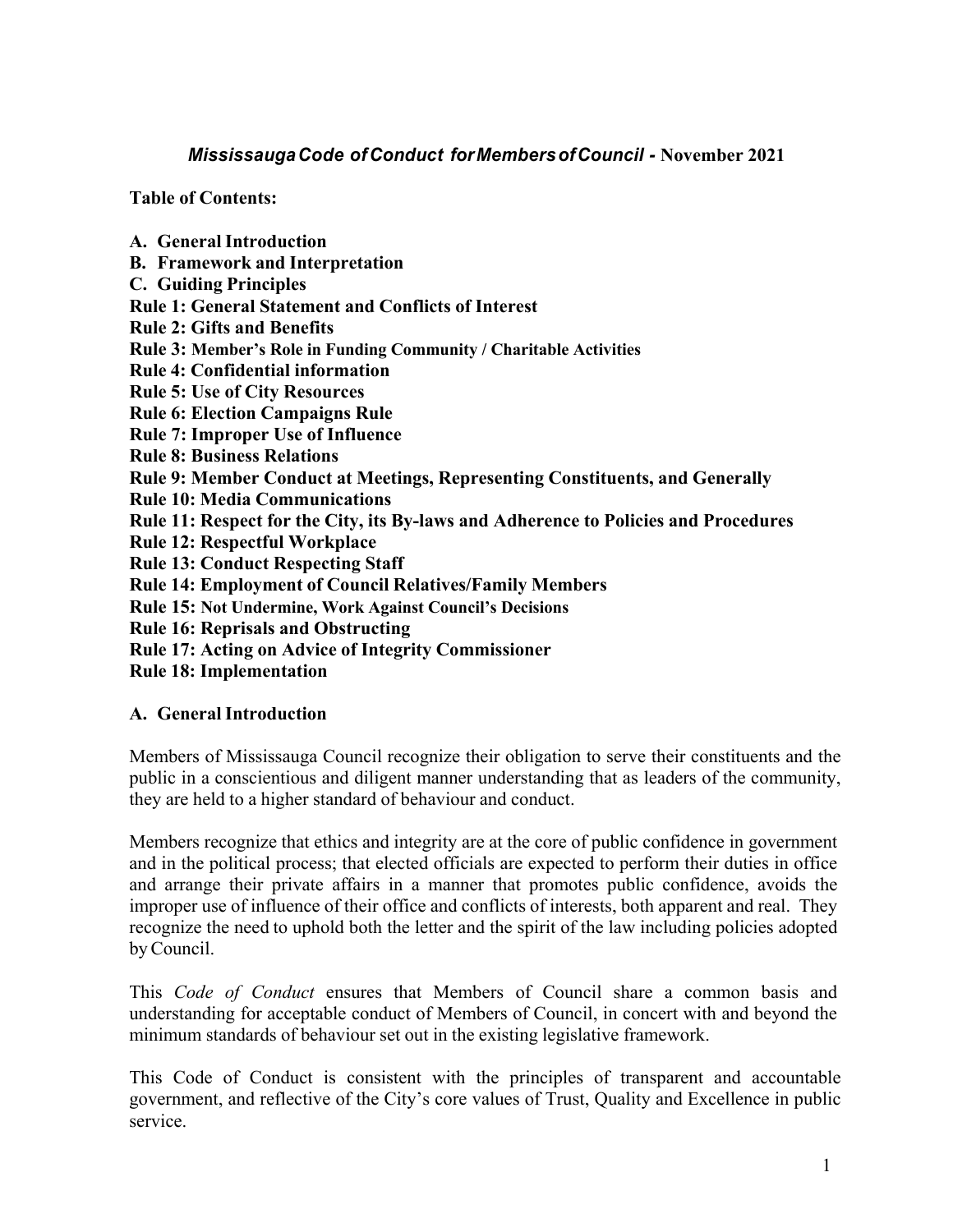# **B. Framework and Interpretation**

- 1. This *Code of Conduct* applies to all Members of Council ("Members") It is to be given broad, liberal interpretation in accordance with applicable legislation and the definitions set out herein. As a living document the Code of Conduct will be brought forward for review at the end of each term of Council, when relevant legislation is amended, and at other times when appropriate to ensure that it remains current and continues to be a useful guide to Members of Council.
- 2. Commentary and examples used in this *Code of Conduct* are illustrative and not exhaustive. From time to time additional commentary and examples may be added to this document and supplementary materials may also be produced by the Integrity Commissioner as deemed appropriate.
- 3. Where an elected official discloses all known facts to the Integrity Commissioner and as long as those facts remain unchanged, the Member may rely on written advice provided by the Integrity Commissioner. The Integrity Commissioner will be bound by the advice given, as long as the facts remain unchanged, in the event that he or she is asked to investigate a complaint.
- 4. Elected Officials seeking clarification of any part of this *Code* should consult with the IntegrityCommissioner.
- 5. The *Municipal Act, 2001* is the primary piece of legislation governing municipalities however there are other statutes that govern the conduct of elected municipal officials. It is intended that the *Code of Conduct* operate together with and as a supplement to the following legislation:
	- *Municipal Act, 2001;*
	- *Municipal Conflict of Interest Act;*
	- *Municipal Elections Act, 1996;*
	- *Municipal Freedom of Information and Protection of Privacy Act;*
	- *Criminal Code of Canada.*

*as well as to such policies of the City of Mississauga which address the ethical behaviour of Members*

# Definitions

- a. "Family" includes "child", "parent" and "spouse" as those terms are defined in the *Municipal Conflict of Interest Act* (set out below for ease of reference), and also includes
	- step-child and grand-child;
	- siblings and step-siblings;
	- in-laws, including mother/father, sister/brother, daughter/son
	- any person who lives with the Member on a permanent basis.

"Child" means a child born within or outside marriage and includes an adopted child and a person whom a parent has demonstrated a settled intention to treat as a child of his or her family;

"Parent" means a parent who has demonstrated a settled intention to treat a child as a member of his or her family whether or not that person is the natural parent of the child;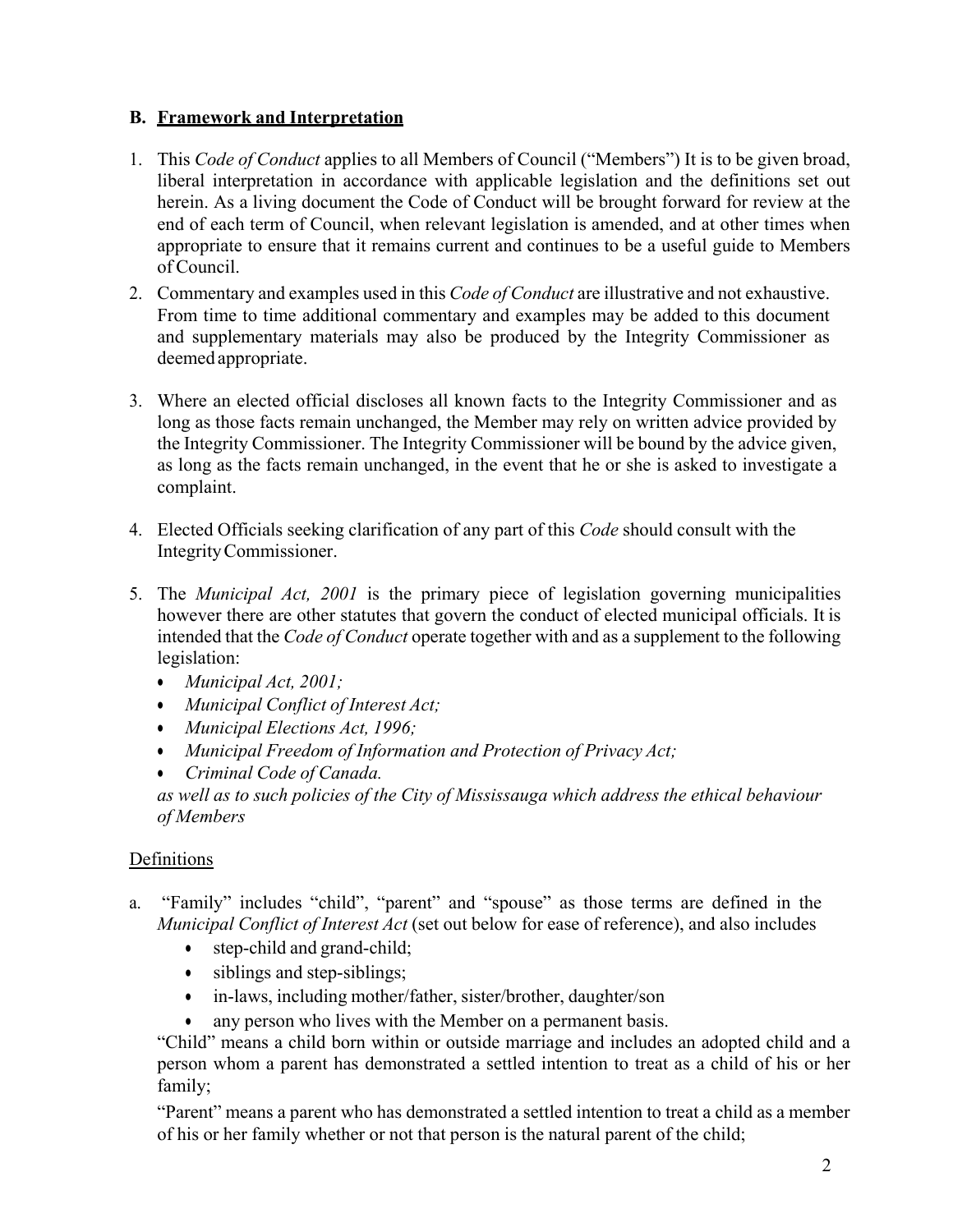"Spouse" means a person to whom the person is married or with whom the person is living in a conjugal relationship outside of marriage;

- b. "Member" means a member of the Mississauga City Council, including the Mayor.
- c. "Social Media" means publicly available, third party hosted, interactive web technologies used to produce, post and interact through text, images, video and audio to inform, share, promote, collaborate or network.
- d. "Staff" includes the City Manager and Chief Administrative Officer, Commissioners, Directors, Managers, Supervisors and all non-union and union staff whether full-time, parttime, contract, seasonal or volunteers.
- e. "Nomination Day" means the last day for filing or withdrawing a nomination as provided for by the *Municipal Elections Act, 1996*.

# **C.Guiding Principles**

1. Members of Council shall serve the public and their constituents in a conscientious and diligent manner.

2. Members of Council should be committed to performing their functions with integrity and transparency.

3. Members of Council shall perform their duties in office and arrange their private affairs in a manner that promotes public confidence and will bear close public scrutiny.

4. There is a benefit to municipalities when Members have a broad range of knowledge and continue to be active in their own communities, whether in business, in the practice of a profession, in community associations, and otherwise.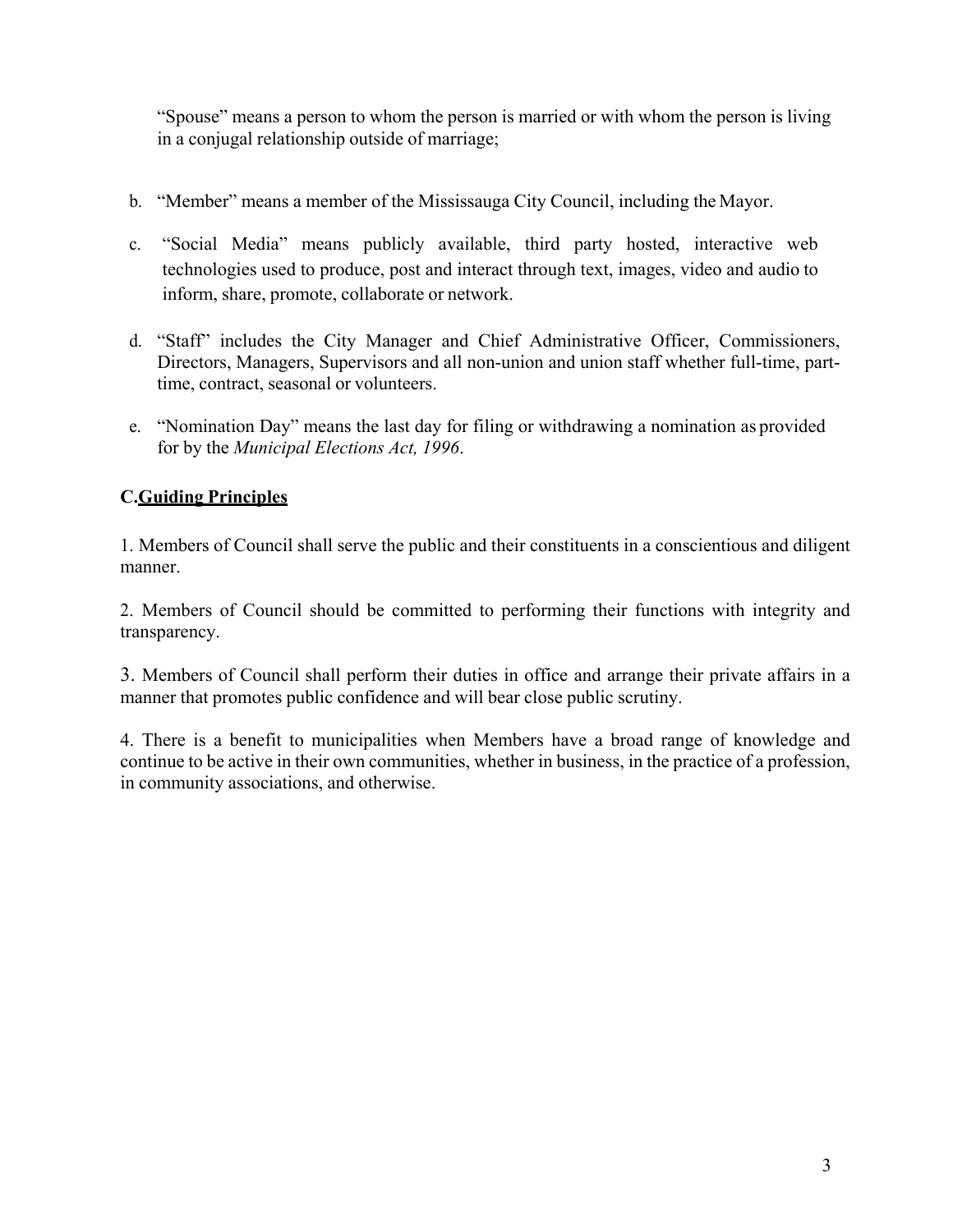#### **Rule No. 1 Avoidance of Conflicts of Interest**

In this Rule:

- a. "disqualifying interest" means an interest in a matter that, by virtue of the relationship between the Member of Council and other persons or bodies associated with the matter, is of such a nature that reasonable persons fully informed of the facts would believe that the Member of Council could not participate impartially in the decision-making processes related to the matter.
- b. "non-disqualifying interest" means an interest in a matter that, by virtue of the relationship between the Member of Council and other persons or bodies associated with the matter, is of such a nature that reasonable persons fully informed of the facts would believe that the Member of Council could participate impartially in the decision-making processes related to the matter so long as:

The Member of Council fully discloses the interest so as to provide transparency about the relationship; and

The Member of Council states why the interest does not prevent the Member from making an impartial decision on the matter.

- 1. Members of Council shall not participate in the decision-making processes associated with their office when prohibited to do so by the Municipal Conflict of Interest Act.
- 2. Members of Council shall not participate in the decision-making processes associated with their office when they have a disqualifying interest in a matter.
- 3. For greater certainty:
	- a. Members of Council shall not participate in the decision-making processes associated with their office when they have a direct, indirect or deemed pecuniary interest in a matter, except in compliance with the Municipal Conflict of Interest Act.
	- b. Members of Council shall not participate in the decision-making processes associated with their office when they have an interest that though in compliance with the Municipal Conflict of Interest Act, is nevertheless a disqualifying interest by virtue of the nature of the relationship between the Member and other persons or bodies to be affected by the decision.
- 4. Treatment of Non-Disqualifying Interests:
	- a. Members of Council may participate in the decision-making processes associated with their office when they have a non-disqualifying interest provided they file at their earliest opportunity a Transparency Disclosure in a form and manner established by the City Clerk acting in consultation with the Integrity Commissioner.
	- b. Transparency Disclosures are public documents and shall be available for public viewing on the City web site.
	- c. The determination of whether an actual disqualifying interest or an actual nondisqualifying interest exists, when challenged, is subject to the determination by the Integrity Commissioner of whether a reasonable person fully informed of the facts would believe that the Member of Council could not participate impartially in the decisionmaking processes related to the matter.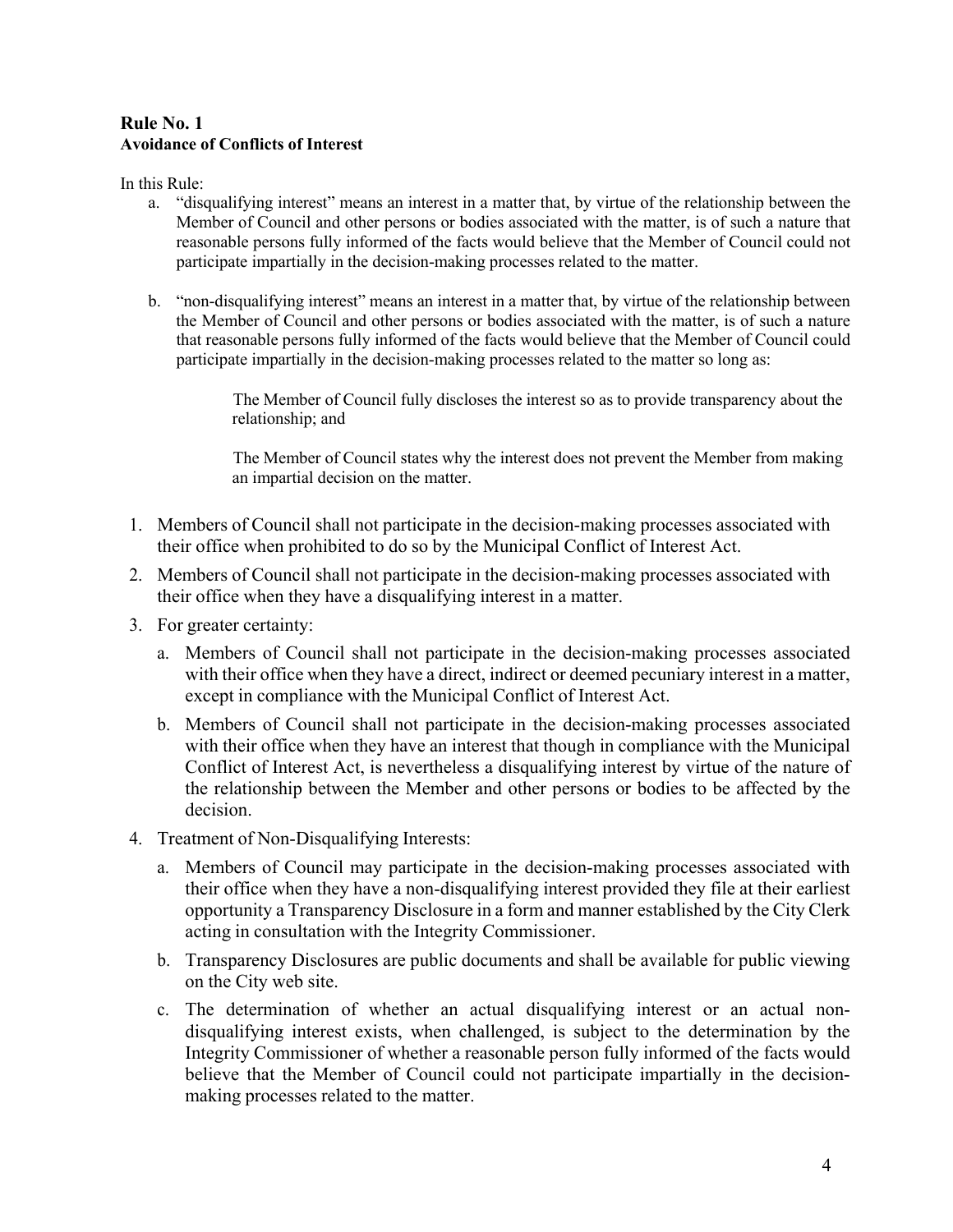#### *Commentary*

Members of Council should be committed to performing their functions with integrity and to avoiding the improper use of the influence of their office, and private conflicts of interest, both apparent and real. Members of Council shall also not extend in the discharge of their official duties, preferential treatment to Family Members, organizations or groups in which they or their FamilyMembers have a direct or indirect pecuniary interest, nor may they lobby persons or organizations doing or likely to do business with the City when they have a disqualifying interest associated with their official duties.

Members of Council have a common understanding that in carrying out their duties as a Member of Council, they will not participate in activities that grant, or appear to grant, any special consideration, treatment or advantage to a Family Member or an individual which is not available to every other individual.

Members of Council are governed by the *Municipal Conflict of Interest Act* (MCIA)*.* The Integrity Commissioner is empowered to investigate and rule on all conflicts of interest, whether pecuniary or non-pecuniary, however, until March 1, 2019, in the event an application under the MCIA is filed with the Court, the provisions of that statute take precedence over any authority given to the Integrity Commissioner to receive or investigate complaints regarding alleged contraventions under the *Municipal Conflict of Interest Act*.

Members of Council may seek conflict of interest or other advice, in writing, from the Integrity Commissioner. Where members choose to seek external legal advice on conflict of interest or other Code of Conduct issues, these fees will not be reimbursed by the City of Mississauga and cannot be charged to any office account.

Members may not participate in activities that grant, or appear to grant, any special consideration, treatment or advantage to a Family Member or an individual which is not available to every other individual.

Members must remain at arm's length when City staff or Council is asked to consider a matter involving a Family Member or a person or organization with whom the Member has a real or apparent conflict of interest.

- 5. Members who seek advice from the Integrity Commissioner with respect to the application of this Rule may rely on the provisions of Part B. "Framework and Interpretation" (paragraph 3) and the Rule 17, "Acting on Advice of Integrity Commissioner."
- 6. Members of Council shall avoid any interest in any contract made by him/her in an official capacity and shall not contract with the City or any agency thereof for the sale and purchase of supplies, material or equipment or for the rental thereof.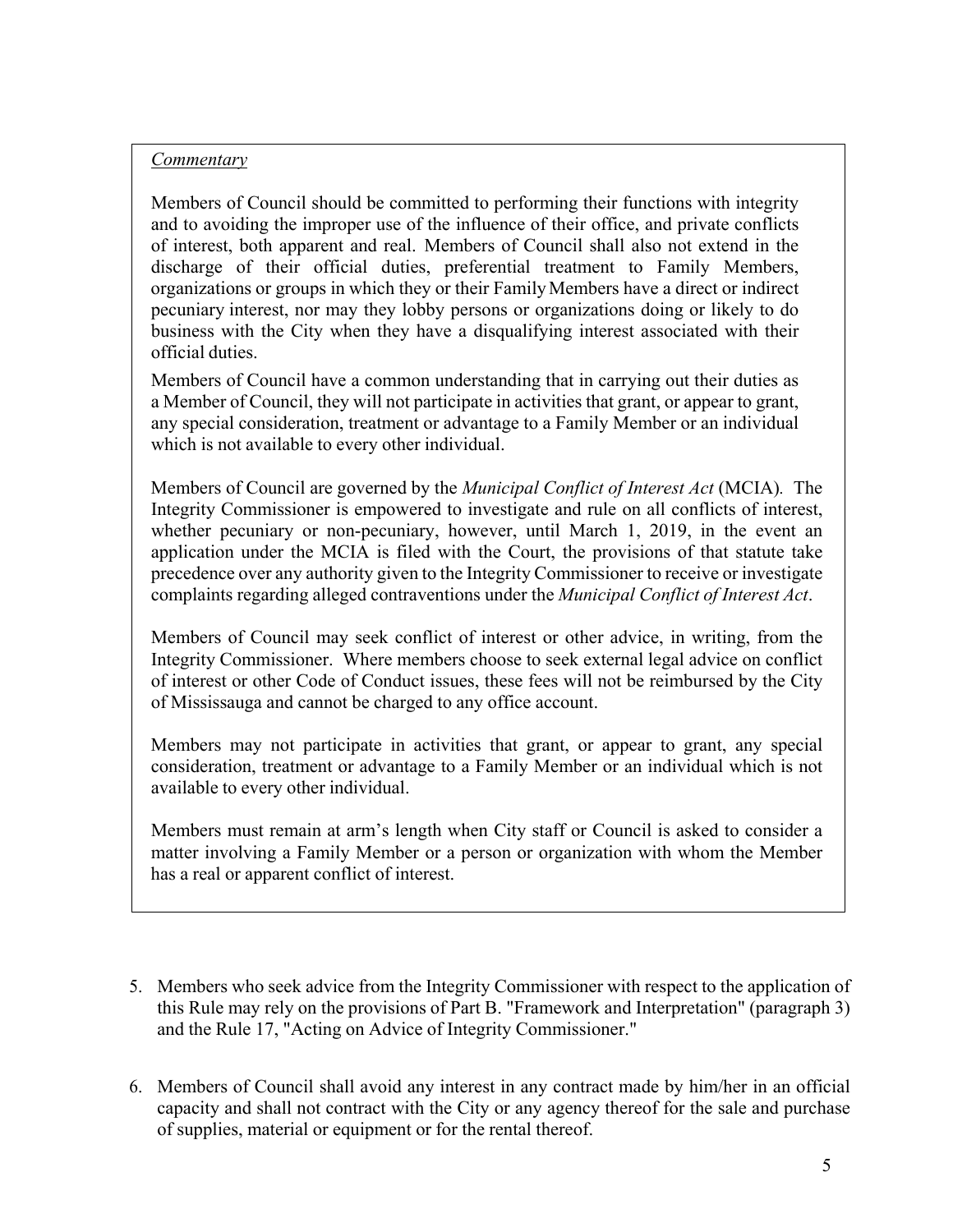7. Members of Council, while holding public office, shall not engage in an occupation or the management of a business that conflicts with their ability to diligently carry out their role as a Member of Council, and shall not in any case profit directly or indirectly from such business that does or has contracted with the City of Mississauga.

*Commentary: Members of Council may teach, or run a business that does not conflict or interfere with their duties*

- 8. Despite paragraph 7., a Member of Council may hold office or a directorship in an agency, board, commission or corporation where the Member has been appointed by City Council or by the Council of the Regional Municipality of Peel, or by the Federal or Provincial Government.
- 9. Despite paragraph 7. a Member of Council may hold office or directorship in a charitable, service or other not-for-profit corporation subject to the Member disclosing all material facts to the Integrity Commissioner and obtaining a written opinion from the Integrity Commissioner approving the activity, as carried out in the specified manner, which concludes that the Member does not have a conflict between his/her private interest and public duty. In circumstances where the Integrity Commissioner has given the Member a qualified opinion, the Member of Council may remedy the situation in the manner specified by the Integrity Commissioner.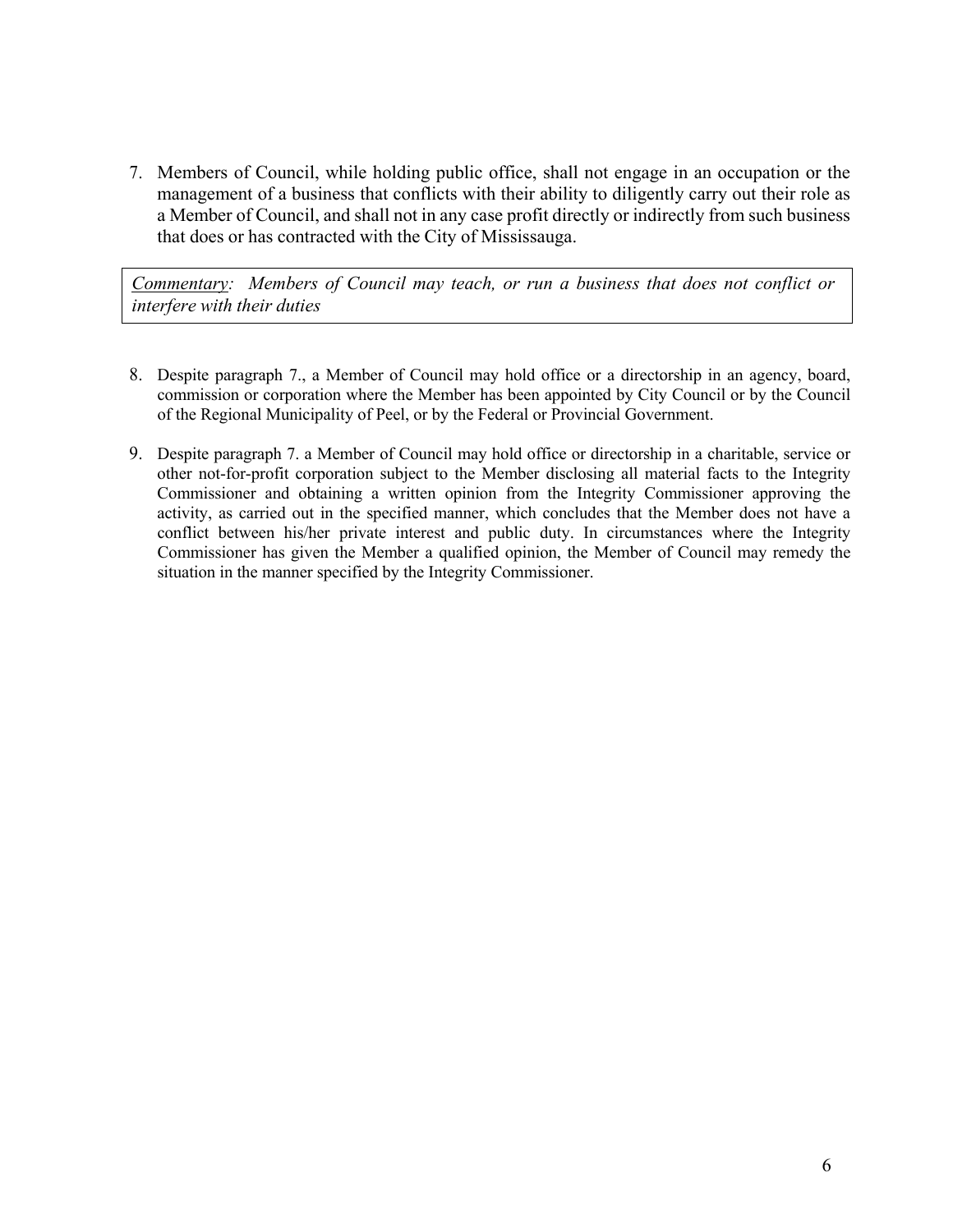# *Commentary*

*Examples of exceptions include hospital boards, charitable boards, police services boards, community foundations, the Association of Municipalities of Ontario, the Federation of Canadian Municipalities, service clubs such as the Rotary Club, Lions Club and other notfor- profit organizations. Members should exercise caution if accepting such positions if the organization could be seeking a benefit or preferential treatment from the City at any time*

*The legislative obligation is set out in the Municipal Conflict of Interest (MCIA). If the Member of Council, or a family member of the Member of Council, sits on a body which has a pecuniary interest in a matter before Council (such as an application for grant, support or other contribution), that Member has a deemed pecuniary interest. The Member of Council should disclose the interest and should not participate in or vote on such matter, in compliance with the obligations of s.5, MCIA.*

*The Code of Conduct captures the broader common law responsibility, and requires members to avoid any possible appearance of favoring organizations or groups on which the Member's family members serve. It is noteworthy that Mississauga's Community Group Support Program, Policy 08-01-01 in emphasizing fair and equitable access to City resources, precludes staff from participating as voting members of not-for-profit community groups, for the very reason that it gives rise to a perceived conflict of interest. Although not strictly prohibited under the Council Code of Conduct, for the same reason that staff are precluded from serving on a board of directors of an affiliated group, it is preferable that Members of Council do not serve in such a capacity.*

*Family members of Members of Council are not precluded, or even discouraged, from serving on not-for-profit organizations or other bodies. However, where family members of Members of Council serve in such a capacity, the Member should declare a conflict of interest whenever there is a matter for Council consideration in which the not-for-profit organization or body has a pecuniary interest.*

*For this reason, the following questions may assist Members in assessing whether they* should be a member of the body, or if their family member is a member of the body, when a *matter may give rise to a conflict:*

*Is this a corporation created to carry on municipal business on behalf of the City, or to which I am appointed because I am a Council appointee? An example of this would be the LAC. [in which case, MCIA, s.4(h) exempts Member from MCIA obligations]*

*If no, is this a body (a board, commission, or corporation) which seeks City resources such as space, support, funds?*

*If yes, the Member of Council should not serve on the board of directors.*

*If a family member (spouse, sibling, child) of the Council Member is a member of the body, then the Member of Council should declare a conflict of interest any time Council is considering a matter in which the body has a pecuniary interest. In this way, there is no perception that the Council Member is giving preferential consideration to the body on which the Member's family member serves*.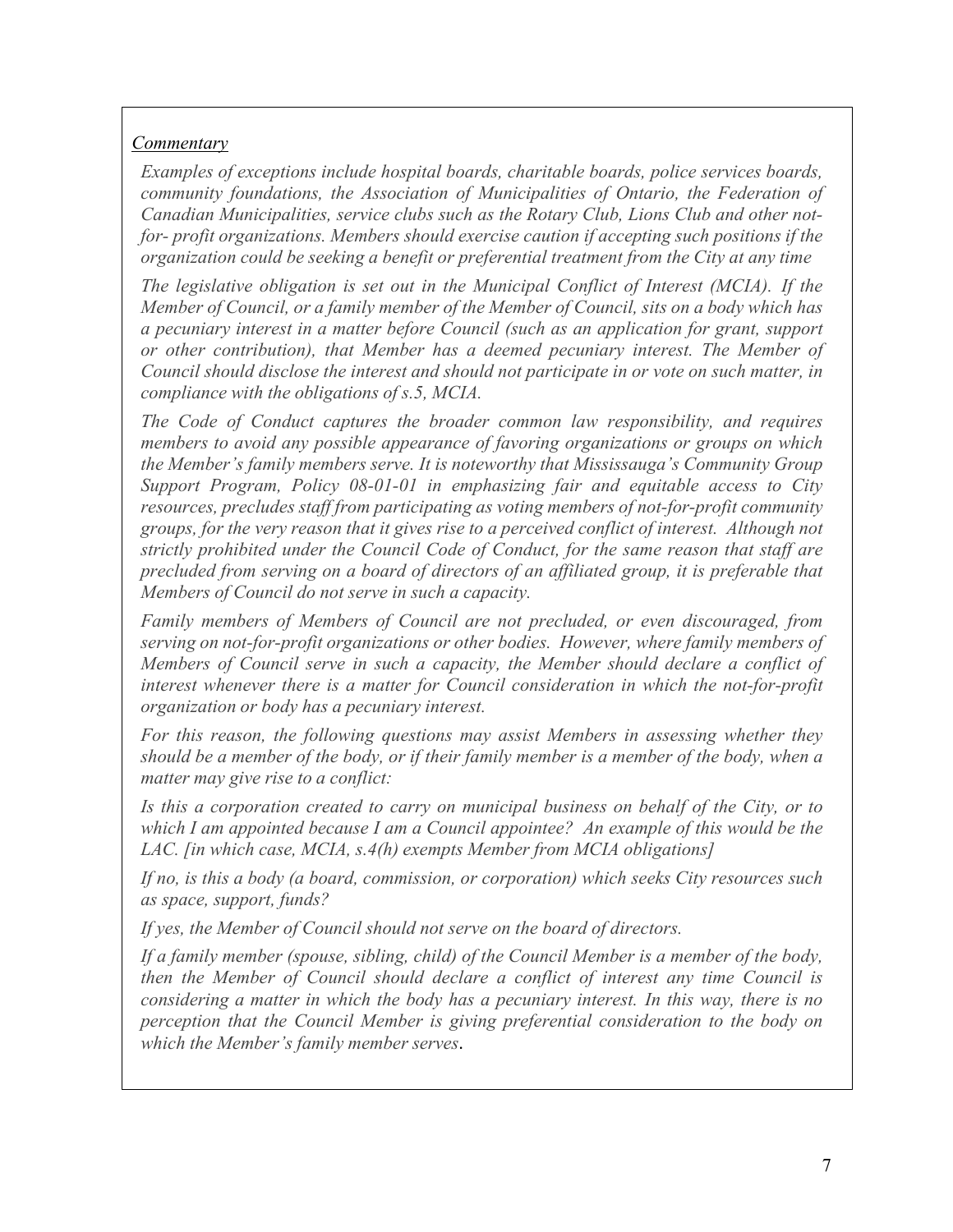## **Gifts, Benefits and Hospitality**:

In this Rule:

- a. "Gift" means money, fee, advance, payment, gift, gift certificate, promise to pay, property, travel, accommodation, entertainment, hospitality or any other personal benefit connected directly or indirectly with the performance of a Member's duties of office, but excludes:
	- i. Compensation authorized by law;
	- ii. Political contributions otherwise reported by law, in the case of Members running for office;
	- iii. Services provided by persons volunteering their time;
	- iv. Contributions of value that are specifically addressed in other provisions of this Code
	- v. Gifts provided to the City of Mississauga and which are logged, archived and/or publicly displayed as such.
- b. A Gift provided with the Member's knowledge to a Family Member or to a Member's staff that is connected directly or indirectly to the performance of the Member's duties, is deemed to be a Gift to that Member. Gifts provided for the use and enjoyment of a Member's staff member are subject to the staff code of conduct applicable to that person.
- c. "Token of Appreciation" means such gifts or benefits that normally accompany the responsibilities of office and are received as an incident of protocol or social obligation, or which are a suitable memento of a function honouring the Member.
- d. "Official Hospitality" means food, lodging, transportation and entertainment provided by Provincial, Regional and local governments or political subdivisions of them, by the Federal government or by a foreign government within a foreign country or at a conference, seminar or event where the Member is either speaking or attending in an official capacity at an official event (such as at meetings of AMO, FCM, or conducted by providers of continuing education).
- e. "Business Hospitality" means food and beverages consumed at lunch/dinner meetings, banquets, receptions or similar events, if:
	- i. attendance serves a legitimate business purpose;
	- ii. the person extending the invitation or a representative of the organization is in attendance; and
	- iii. the value is reasonable and the invitations infrequent;
- f. "Publications" means communication to the offices of a Member, including subscriptions to newspapers, and periodicals.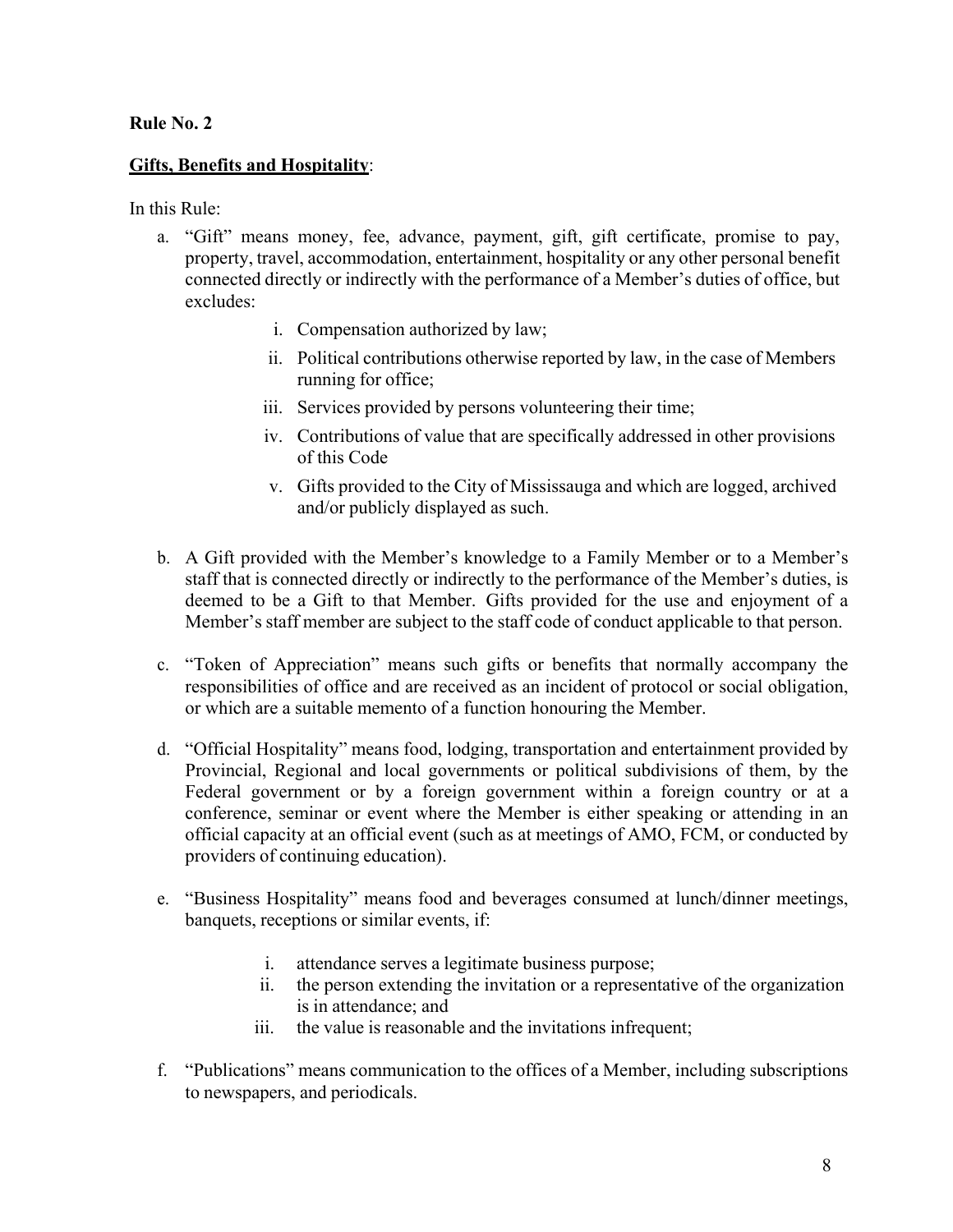- 1. No Member shall accept any Gift unless expressly permitted by this Rule.
- 2. No Member shall accept any Gift involving the use of property or facilities, such as a vehicle, office, club membership or vacation property at less than reasonable market value or at no cost. Notwithstanding this prohibition, with specific approval provided by Council, a Member may be sponsored to attend educational site visits connected with an identified project.
- 3. Gifts identified in Column B of Table '1' may be accepted by a Member provided the Gift is disclosed in accordance with the conditions set out in Column 'C'.
- 4. Gift Disclosure, where required, is to be accomplished by filing within 30 days of receipt of the gift or reaching the annual limit, a Councillor Information Statement in a form prescribed by the Integrity Commissioner and providing same to the City Clerk for posting on the City's web site.
- 5. Gifts identified in Column B shall not be accepted, without the Integrity Commissioner's specific approval, when the conditions set out in Column 'D' are applicable.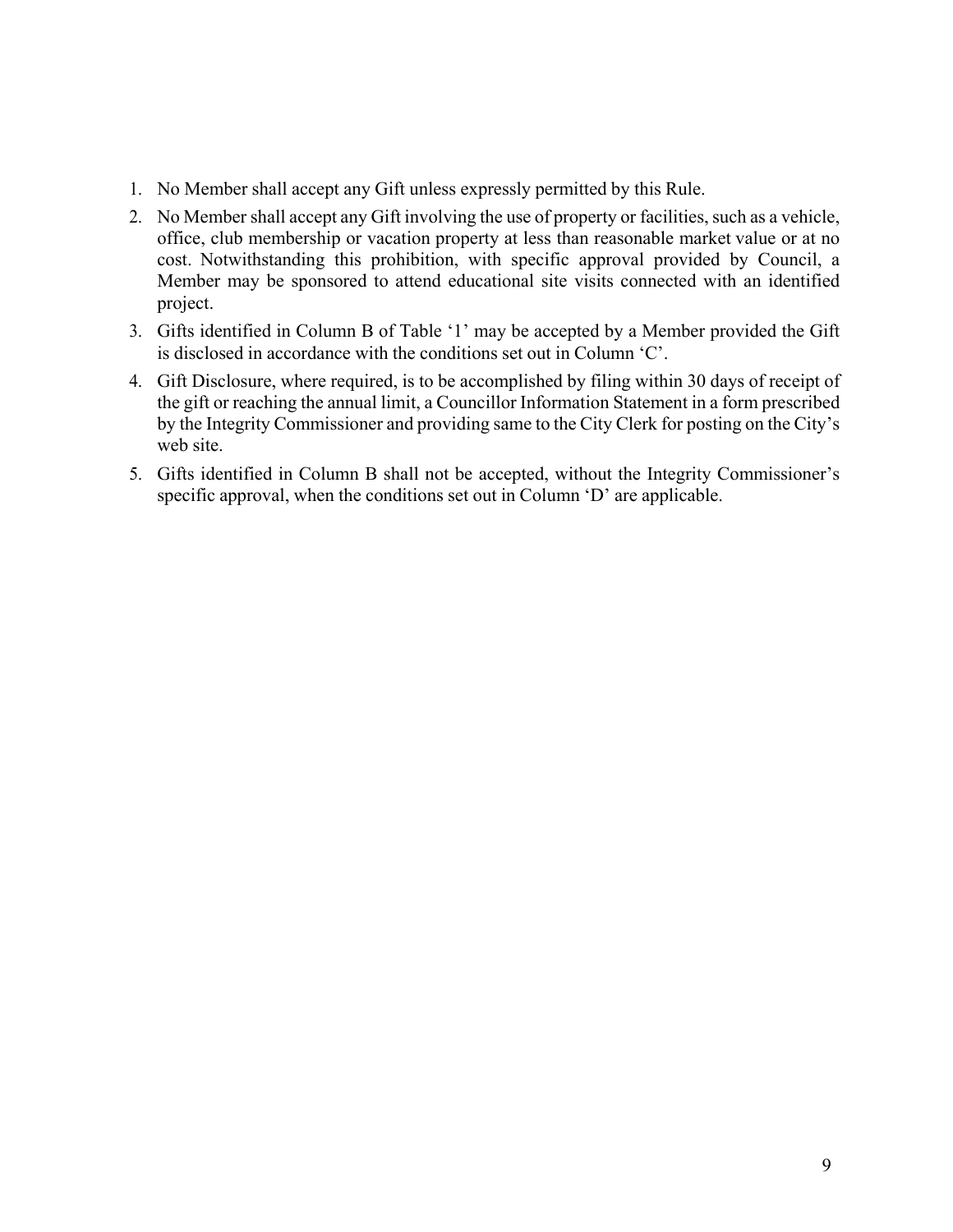| `ABL |  |
|------|--|
|------|--|

| $\mathbf{A}$                 | B                                                          | $\overline{C}$                                                                                                                                                                                                                                                     | D                                                                                                                                                                                                                                       |
|------------------------------|------------------------------------------------------------|--------------------------------------------------------------------------------------------------------------------------------------------------------------------------------------------------------------------------------------------------------------------|-----------------------------------------------------------------------------------------------------------------------------------------------------------------------------------------------------------------------------------------|
| Type of Gift                 | <b>Examples</b>                                            | Gift Disclosure.<br>Apparent Value at<br>which Gift, or the<br>cumulative value<br>from one source in a<br>calendar year is<br>disclosable                                                                                                                         | <b>Gift No Longer Allowable</b><br>Condition or Actual Value beyond<br>which gift is not allowable (Value<br>assessed on basis of single Gift or<br>cumulative Gift value from one<br>source in calendar year) (without<br>IC approval) |
| Token of<br>Appreciation     | Plaques, Pens, Mugs,<br>Vase, Event Photos,<br>and similar | No need to record -<br>Deemed Zero Value                                                                                                                                                                                                                           | Actual Value of a single gift is over<br>\$1000<br>(allowable in extenuating<br>circumstances with IC approval)                                                                                                                         |
|                              | Perishable (includes<br>flowers, food)                     | No need to record -<br>Deemed Zero Value                                                                                                                                                                                                                           | Excludes Alcohol with actual value<br>over \$100                                                                                                                                                                                        |
|                              | <b>Gift to City</b>                                        | Not a 'Gift'. No need<br>to record. City Clerk<br>to record and take<br>possession (but may<br>be loaned out for<br>display in areas<br>normally visited by<br>members of the<br>public, including<br>meeting rooms and<br>Members' offices).<br>Deemed Zero Value | N/A                                                                                                                                                                                                                                     |
| Course of<br><b>Business</b> | Publications                                               | No need to record -<br>Deemed Zero Value                                                                                                                                                                                                                           | N/A                                                                                                                                                                                                                                     |
|                              | Art                                                        | \$250                                                                                                                                                                                                                                                              | \$1000                                                                                                                                                                                                                                  |
|                              | <b>Business Meals</b>                                      | \$250                                                                                                                                                                                                                                                              | \$500, \$1000 annual cumulative limit                                                                                                                                                                                                   |
|                              | <b>Business Hospitality</b>                                | \$250                                                                                                                                                                                                                                                              | \$1000<br>More than two Event Tickets (Golf,<br>Gala, Sporting, Entertainment)<br>per event<br>More than one event per year from<br>the same person or organization<br>(allowable in extenuating<br>circumstances with IC approval)     |
|                              | <b>Official Hospitality</b>                                | \$500                                                                                                                                                                                                                                                              | No limit                                                                                                                                                                                                                                |
|                              |                                                            |                                                                                                                                                                                                                                                                    |                                                                                                                                                                                                                                         |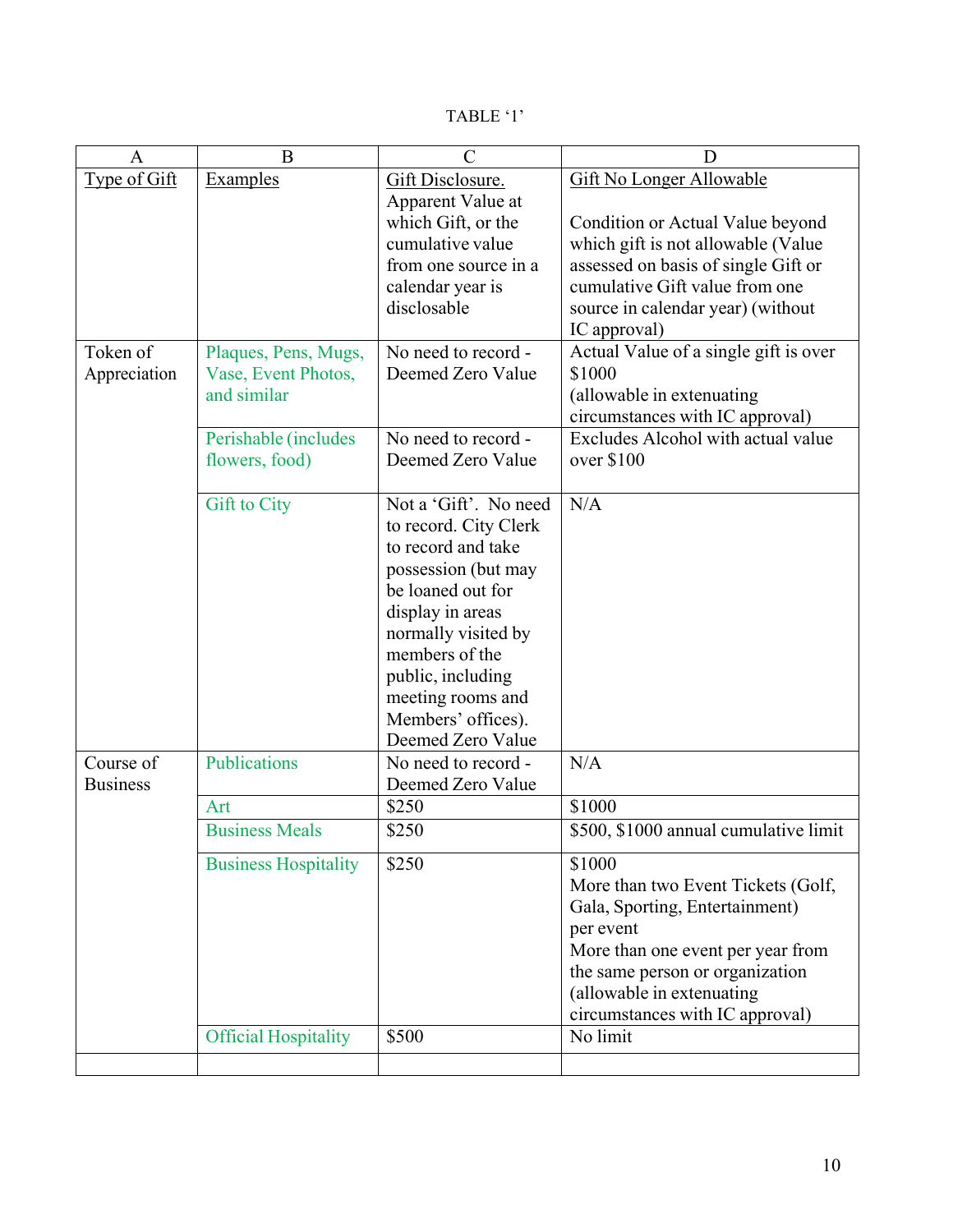# *Commentary*

*Gifts and benefits are often received by elected officials in the course of their duties and attendance at public functions is expected and is considered part of their role. Businessrelated entertainment and gift-giving can be a token of respect and admiration for the elected official, but can also be seen as an instrument of influence and manipulation. The object of this rule is to provide transparency around the receipt of incidental gifts and benefits and to establish a threshold where the total value could be perceived as potentially influencing a decision.*

*The practical problems that nominal gifts and benefits create require a Code of Conduct that provides clarity and transparency. Personal integrity and sound business practices require that relationships with developers, vendors, contractors or others doing business with the City be such that no Member of Council is perceived as showing favouritism or bias toward the giver. There will never be a perfect solution.*

*Members will be subject to both this Rule and the rules in place at the Region of Peel governing the receipt of gifts, benefits and hospitality. Where a gift, benefit or hospitality offering is made within the exclusive scope of the Member's duties as a Member of either Regional Council or Mississauga Council, it will be clear which provision will govern. However, since business or personal interactions with Members of Council are not always specific to a discrete matter easily identified as either a Regional or Mississauga matter, in many, if not most circumstances, the Member may be subject to both the provisions adopted by both municipalities. In such cases the more stringent provision would govern.*

*Each Member of Council is individually accountable to the public and is encouraged to keep a list of all gifts and benefits received from individuals, firms or associations, with estimated values, in their offices for review by the Integrity Commissioner in the event of a complaint.*

*Use of real estate or significant assets or facilities (i.e. a vehicle, office, vacation property or club membership) at a reduced rate or at no cost is not an acceptable gift or benefit. The purpose of the Code is not to prohibit Members from accepting all invitations to socialize at a vacation property with personal friends at their vacation property, provided the Gift is disclosed in accordance with this Rule.*

*Proper caution and diligence must however be exercised when a social function occurs within close proximity to the individual having an issue before City Council or staff for approval. It is always prudent to consult with the Integrity Commissioner before accepting or attending at any such engagements. Any doubts about the propriety of a gift should be resolved in favour of not accepting it or not keeping it. It may be helpful to consult with the Integrity Commissioner when a Member chooses to decline a gift as well as when a recipient may opt to keep a gift.*

*An invitation to attend a function with a developer or supplier could be seen as allowing the giver an opportunity to influence the elected official. Such invitations should only be accepted if the invitation is within the scope of permissible gifts and benefits, meaning that Members should not consistently accept invitations from the same individual or corporation and should avoid any appearance of favouritism.*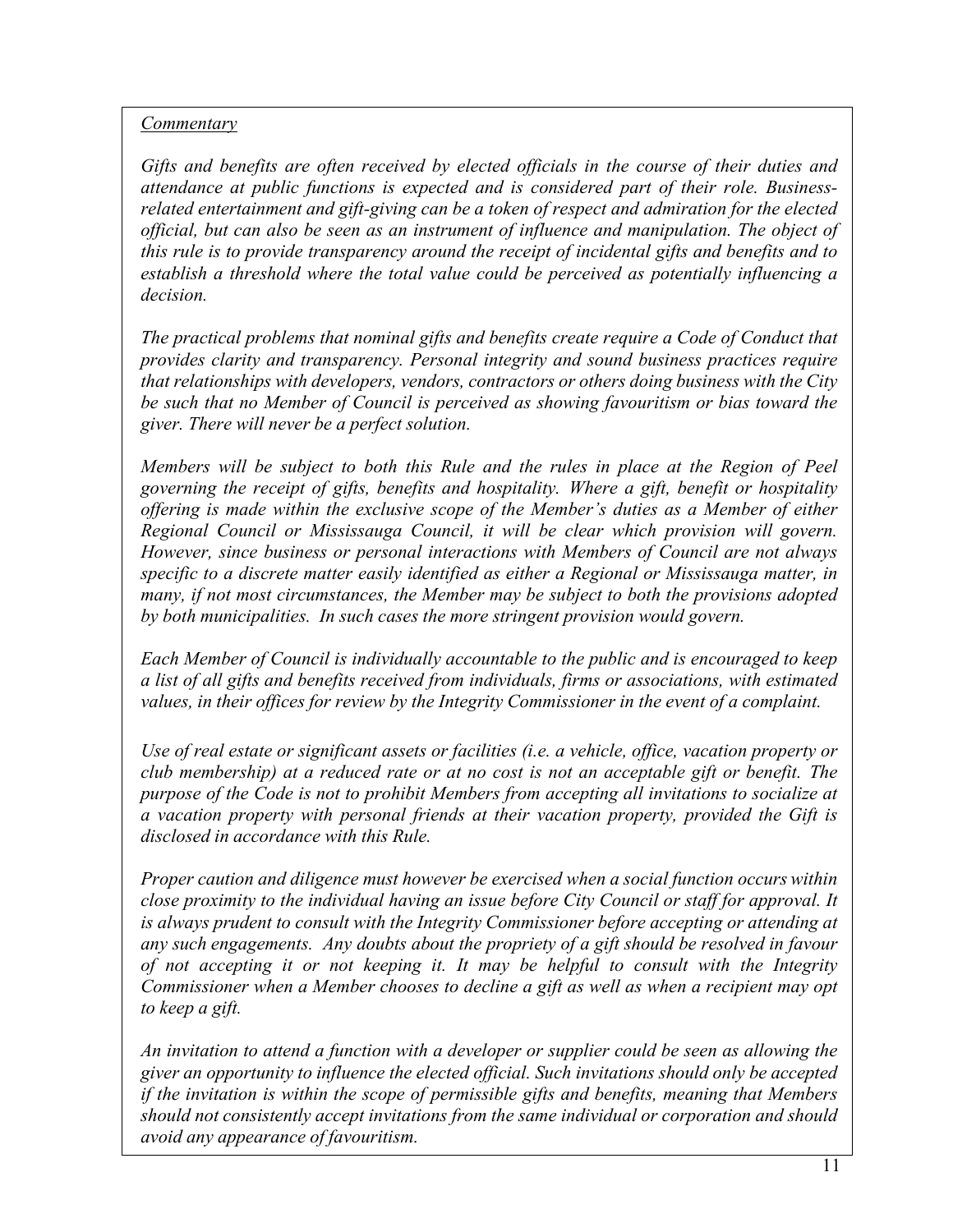*For clarification, an invitation to an event celebrating the successful completion of a development or project or the opening of a new business within the Member's ward on the other hand could serve a legitimate business purpose and be seen as part of the responsibilities of office provided the person extending the invitation or that person's representative is in attendance.*

*An invitation to attend a charity golf tournament or fund-raising gala, provided the Member of Council is not consistently attending such events as a guest of the same individual or corporation, is also part of the responsibilities of holding public office. Likewise, accepting invitations to professional sports events, concerts or dinners may serve a legitimate business purpose. Where a Member is uncertain in regard to whether an invitation is or is not appropriate, it may be prudent to consult with the Integrity Commissioner before attending any such event.*

*Regular invitations to lunch or dinner with persons who are considered friends of Members of Council is acceptable in situations where the Member pays their portion of the meal expense and treats it as a personal expense, meaning a claim is not made under the Elected Officials' Expenses policy. Proper caution and diligence not to discuss matters before the* City for a decision must be exercised at all times. When in doubt it is prudent to consult with *the Integrity Commissioner.*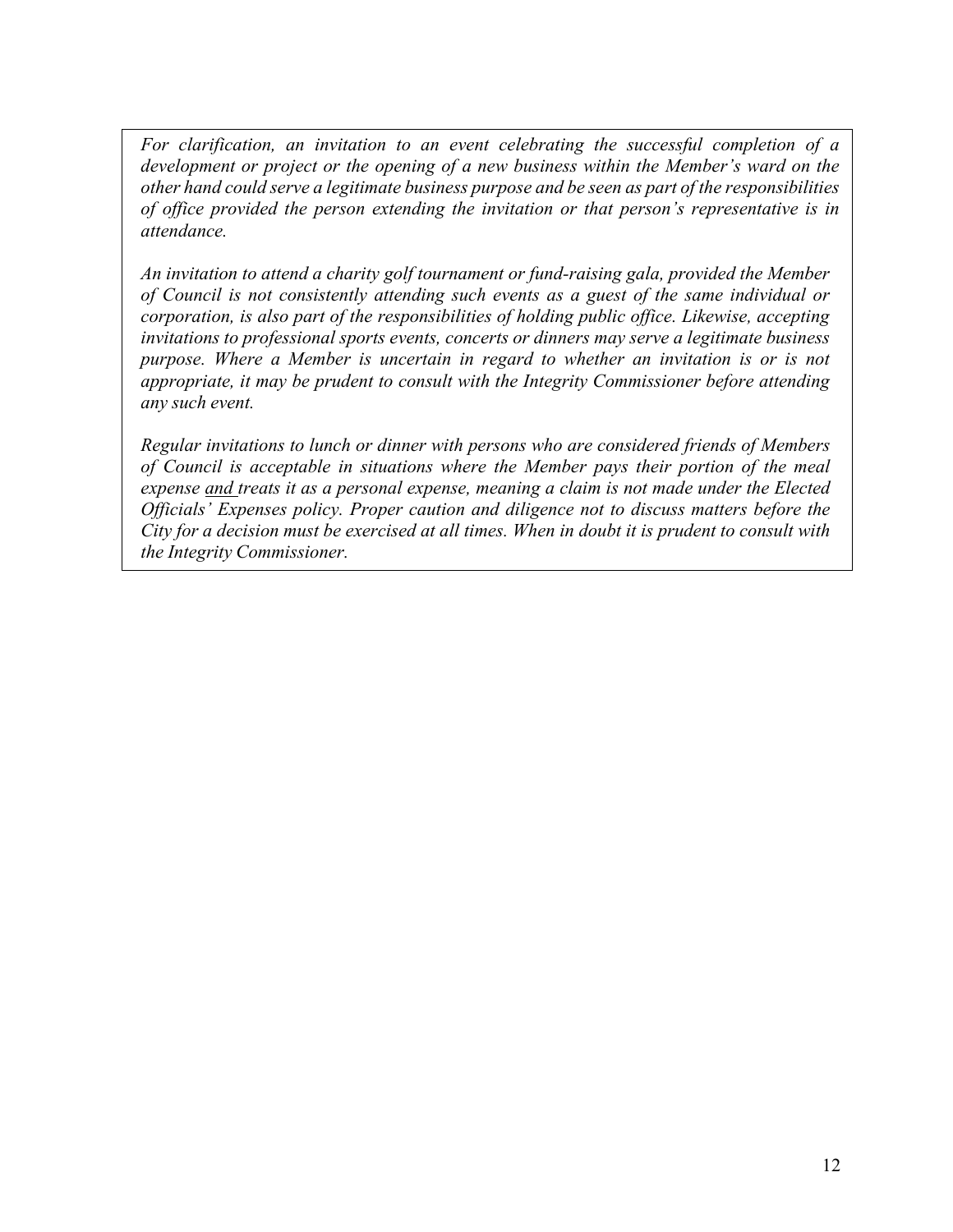## **Rule No. 3** : Member's Role in Funding Community / Charitable Activities

There are a range of expenses that support a Member's role in community development and engagement activities within their ward. For federal and provincial elected officials, these expenses are often paid for by Riding Association funds. Municipal elected officials do not have this benefit. Members should refer to the *Elected Officials' Expenses* policy for guidance of expenses eligible for reimbursement.

1. As community leaders, Members may lend their support to and encourage community donations to registered charitable, not-for-profit and other community-based groups monies raised through fundraising efforts shall go directly to the groups or volunteers or chapters acting as local organizers of the group and Members of Council should not handle any funds on behalf of such organizations.

Members of Council routinely perform important work in supporting charitable causes and in so doing, there is a need for transparency respecting the Member's involvement. The following guidelines shall apply:

- a. Members of Council should not directly or indirectly manage or control any monies received relating to community or charitable organizations fundraising;
- b. Members of Council or persons acting on behalf of a Member shall not solicit or accept support in any form from an individual, group or corporation, with any pending significant planning, conversion or demolition variance application or procurement proposal before City Council, which the Member knew or ought to have known about.
- c. With reference to member-organized community events, Members of Council must report to the Integrity Commissioner, the names of all donors and the value of their donation that supplement the event.
- d. Where a Member of Council sponsors and/or lends support to a community or charitable event, this *Code* recognizes that all donations are subject to the *Elected Officials' Expenses* policy.
- e. No donation cheques should be made payable to a Member of Council or to the City of Mississauga. Members of Council may only accept donation cheques made payable to a Business Improvement Association, charity or community group and only for the purpose of passing the cheques on to such group.
- f. Members of Council should not handle any cash on behalf of any charitable organization, not-for-profit or community group, and should always remain at arm's length from the financial aspects of these community and external events. If a Member of Council agrees to fundraise on behalf of a charity or community group, the Member should ensure that payment is received by a means that does not involve cash, including bank draft, money order, credit card or cheque made payable to the applicable group or organization.
- 2. Nothing included herein affects the entitlement of a Member of Council to: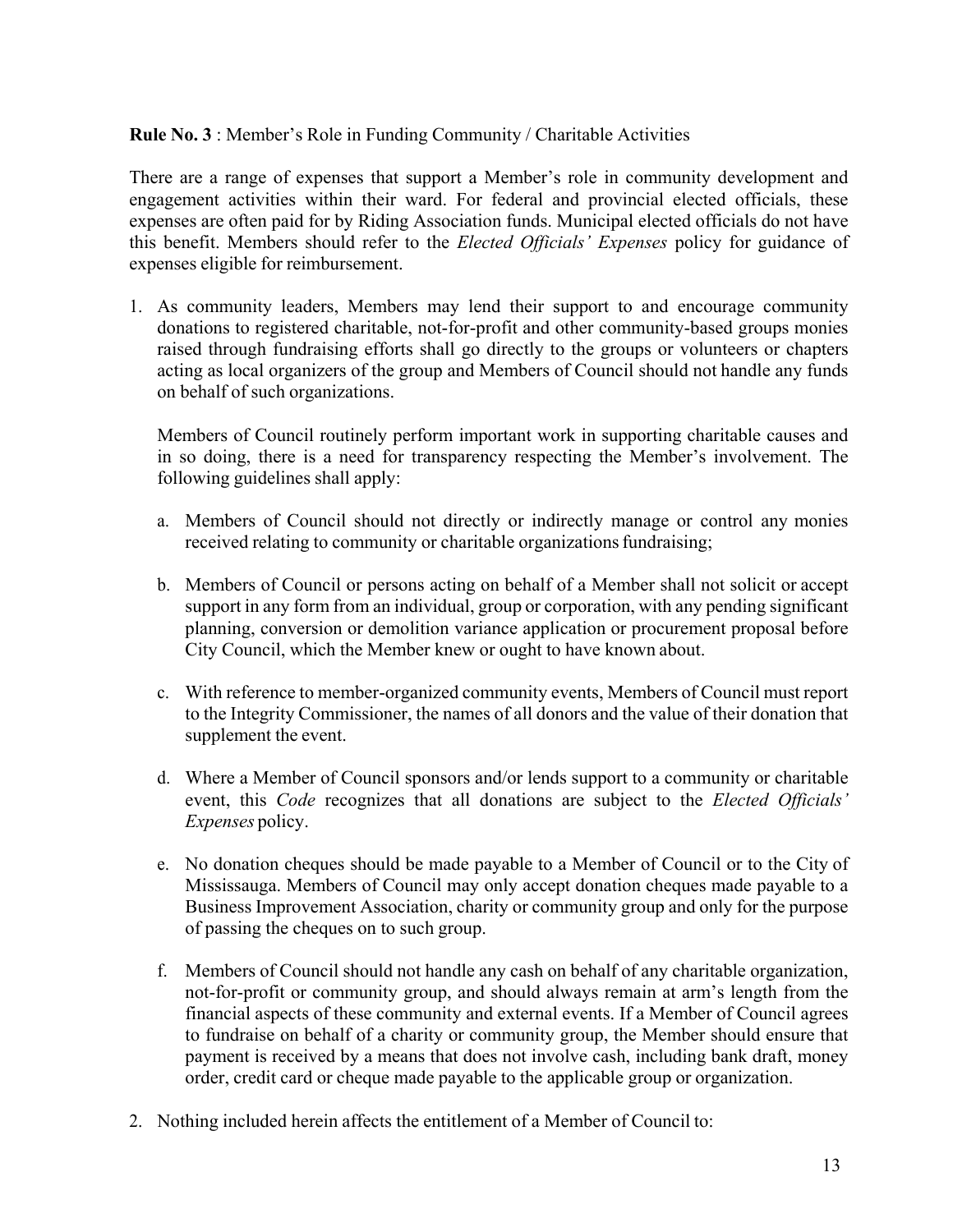- i) use the Member's office expense budget to run or support community events subject to the terms of the *Elected Officials' Expenses* policy section relating to Community Expense events;
- ii) urge constituents, businesses or other groups to support community events and advance the needs of a charitable organization put on by others in the Member's ward or elsewhere in the City;
- iii) play an advisory ex officio or honorary role in any charitable or non-profit organization that holds community events in the Members' ward; and
- iv) collaborate with the City of Mississauga and its agencies, boards or commissions to hold community events.

#### *Commentary*

*By virtue of the office, Members of Council will be called upon to assist various charities, service clubs and other non-profits as well as community associations, by accepting an honourary role in the organization, lending their name or support to it or assisting in fundraising. Transparency and accountability are best achieved in today's era by encouraging contributors to make donations to such organizations on-line through a website or where that is not possible through a cheque made payable directly to the organization. Cash should never be accepted.*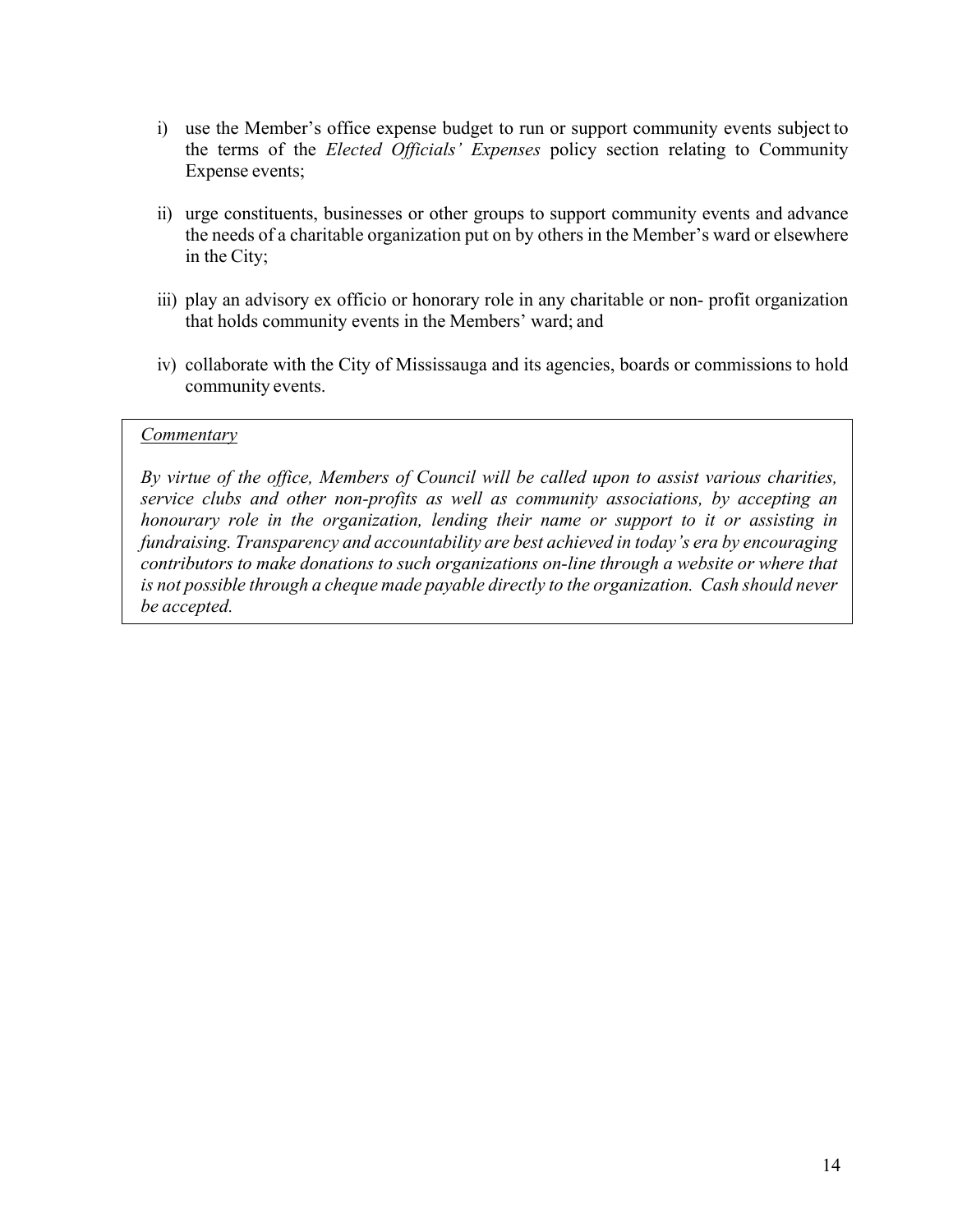# **ConfidentialInformation**:

1. No Member shall disclose the content of any such matter, or the substance of deliberations, of the *in-camera* meeting until the Council or Committee discusses the information at a meeting that is open to the public or releases the information to the public.

2. No Member shall disclose or release by any means to any member of the public, any confidential information acquired by virtue of their office, in either oral or written form, except where required by law or authorized by Council to do so.

3. No Member shall use confidential information for personal or private gain, or for the gain of relatives or any person or corporation.

4. No Member should directly or indirectly benefit, or aid others to benefit, from knowledge respecting bidding on the sale of City property or assets.

5. Members of Council should not access or attempt to gain access to confidential information in the custody of the City unless it is necessary for the performance of their duties and is not prohibited by Council policy.

# *Commentary:*

*Confidential Information includes information in the possession of, or received in confidence by, the City of Mississauga that the City is either prohibited from disclosing, or is required to refuse to disclose, under the Municipal Freedom of Information and Protection of Privacy Act ("MFIPPA"), or any other legislation.*

*MFIPPA restricts or prohibits disclosure of information received in confidence from third parties of a corporate, commercial, scientific or technical nature, information that is personal, and information that is subject to solicitor-client privilege.*

*The Municipal Act, 2001 allows information that concerns personnel, labour relations, litigation, property acquisitions and security of the property of the City or a local board, and matters authorized in other legislation including MFIPPA, to remain confidential. For the purposes of the Code of Conduct, "confidential information" includes this type of information.*

*As elected officials, Members of Council will receive highly sensitive and confidential information concerning residents who need their assistance. This is consistent with the nature of the Members' duties. In accordance with the City's Elected Officials' Records policy, Councillor constituency records are at all times under the control of the Member and are not subject to any municipal disclosure requirements.*

*Under the Council Procedure By-law, a matter that has been discussed at an in-camera (closed) meeting remains confidential, until such time as a condition renders the matter public. The following are examples of the types of information that a Member of Council must keep confidential:*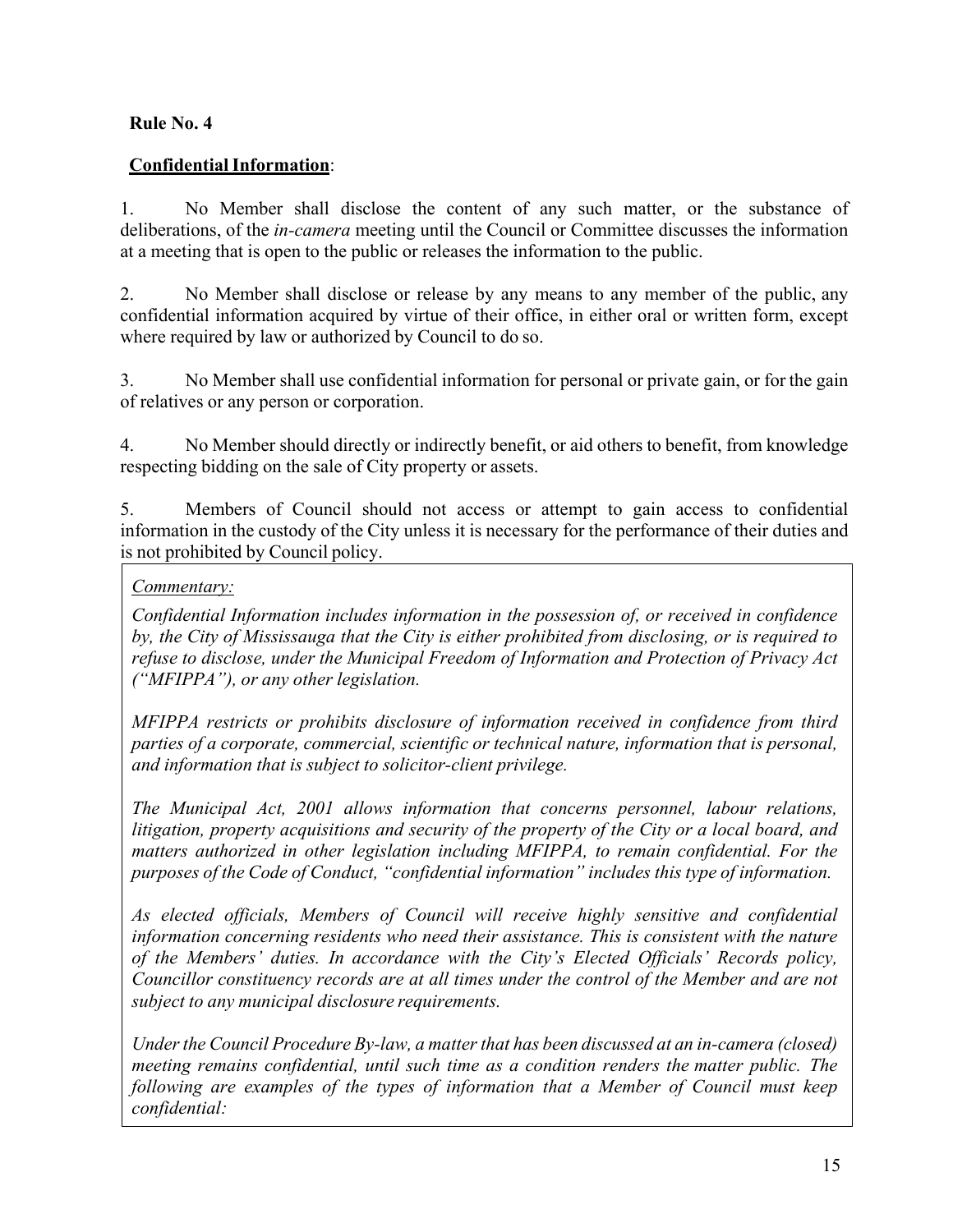- *items under litigation, negotiation, or personnel matters;*
- *information that infringes on the rights of others (e.g. sources of complaints where the identity of a complainant is given in confidence);*
- *price schedules in contract tender or request for proposal submissions if so specified;*
- *information deemed to be "personal information" underthe Municipal Conflict of Interest Act; and*
- *statistical data required by law not to be released (e.g. certain census or assessment data)*

*Where it is clear that a communication was not made in a confidential manner (i.e. copied to others, or made in the presence of others) or the manner of communication undermines the validity of labelling it "Confidential", such communication will not be given any higher level of confidentiality than any other communication. The words "Privileged", "Confidential" or "Private" will not be understood to preclude the appropriate sharing of the communication for the limited purpose* of *reviewing, responding or looking into the subject-matter of the communication.*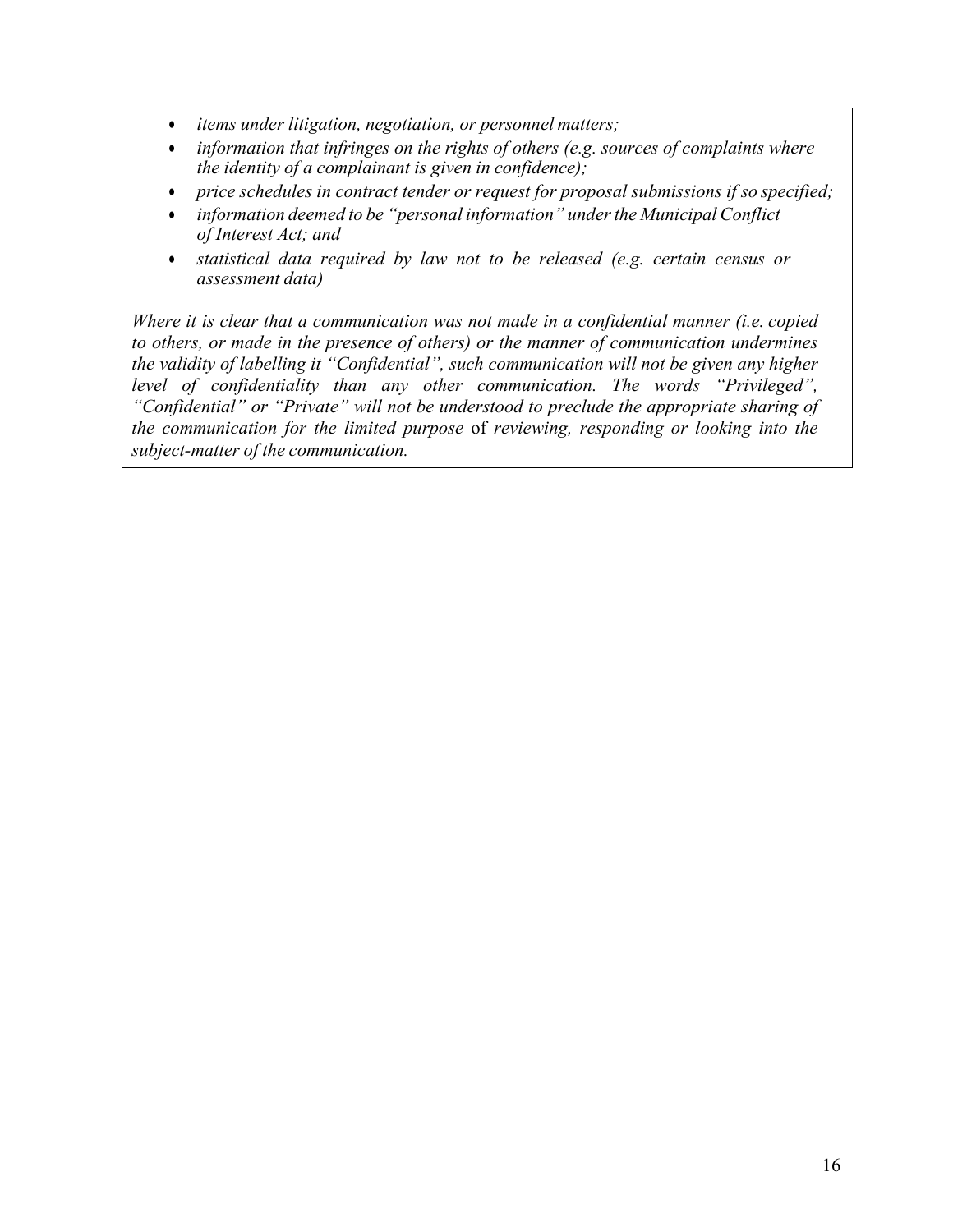## **Use of City Resources**:

- 1. No Member shall use for personal purposes any City staff services, property, equipment, services, supplies, websites, blogs, or other City-owned materials, other than for purposes connected with the discharge of City duties.
- 2. No Member shall obtain personal financial gain from the use or sale of City-developed intellectual property (for example, inventions, creative writings and drawings), computer programs, technical innovations or any other item capable of being patented. Members acknowledge and do not dispute that all such property remains exclusively that of the City of Mississauga.
- 3. No Member shall use information gained in the execution of his or her duties that is not available to the general public, for any purposes other than his or her official duties.

#### *Commentary*

*Members, by virtue of their position, have access to a wide variety of property, equipment, services and supplies to assist them in the conduct of their City duties as public officials. While most of this property is provided within the confines of their office, much of it is transportable or may be provided for home use, given the nature of the demands placed on Members in carrying out their duties and in recognition of the fact that the City does not provide constituency offices to Members of Council. Members are held to a higher standard of behaviour and conduct and therefore should not use such property for any purpose other than for carrying out their official duties. For clarity, this Rule is intended to prohibit the use of City resources for purposes such as running a home business. It is not intended to prohibit occasional personal use, but it should be subject to practical limitations.*

*Careful attention should be given to the provisions of the City's Elected Officials' Expenses policy which identifies approvable allowable expenses. During election campaigns, the provisions of Rules 6 and 7 will apply.*

4. No Member shall use the services of City staff, or make requests for document or information from City staff, unless such information is required for the purpose of carrying out their duties as public officials.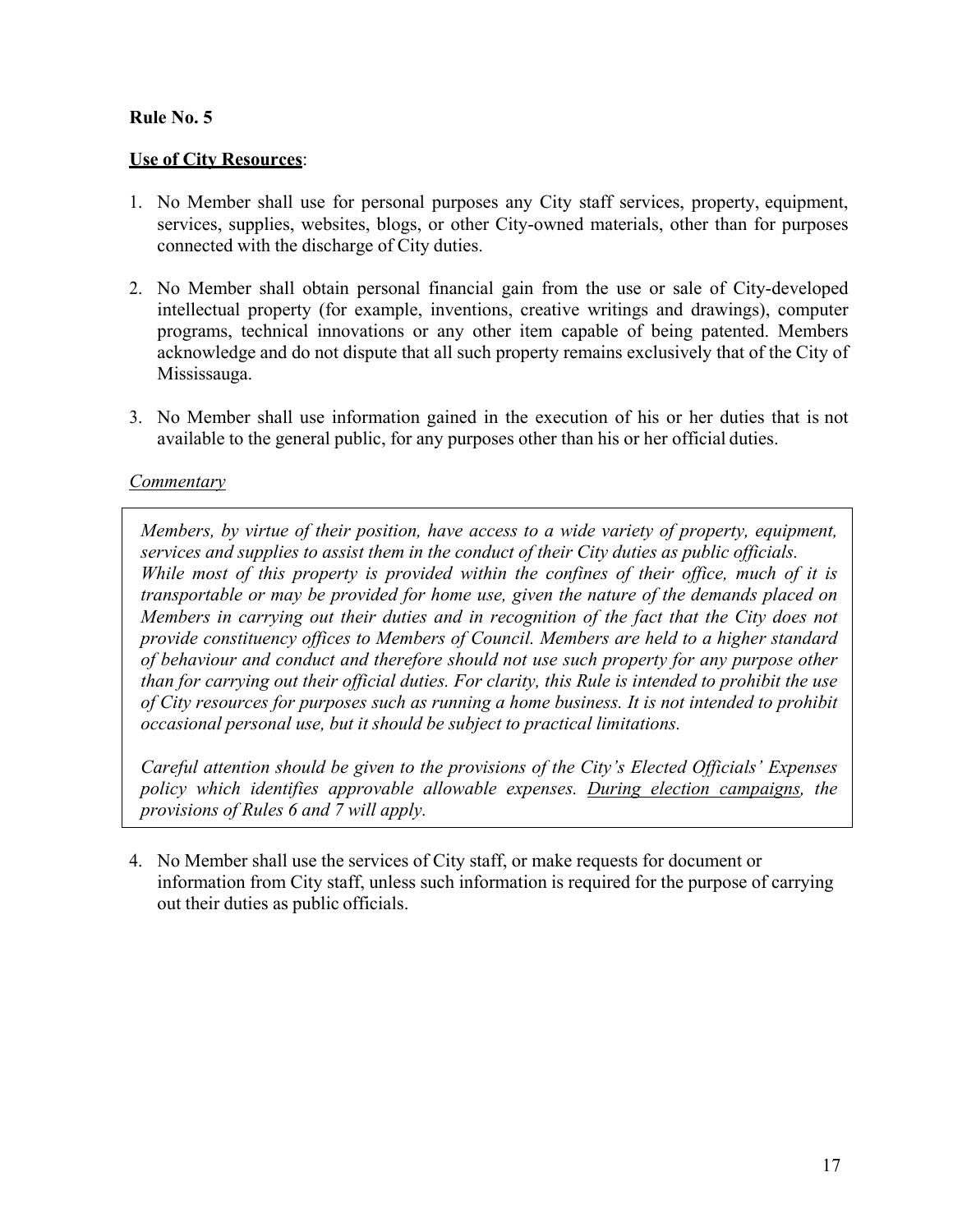## **Election Campaigns:**

- 1. Members are required to follow the provisions of the *Municipal Elections Act, 1996* and Members are accountable under the provisions of that statute.
- 2. No Member shall use the facilities, equipment, supplies, services, staff or other resources of the City (including Councillor newsletters, individual websites linked through the City's website and social media accounts used for ward communication) for any election campaign or campaign-related activities and all such sites shall not use the City of Mississauga logo.
	- a) If a member of Council uses any social media account for campaign purposes, such account must not be created or supported by City resources or use the City logo. Social media accounts used for campaign purposes must utilize personal cell phones, tablets and/or computers.
	- b) To avoid confusion with any website or social media accounts used for Council Member work, Council members who choose to create or use social media accounts for campaign communications must include, for the duration of the campaign, a clear statement on each campaign website or social media account's home page indicating that the account is being used for election campaign purposes.
	- c) Despite the foregoing, Members are allowed to place campaign phone numbers, websites and E-mail addresses on the election pages on the City's website, which is available and authorized for use by all candidates for municipal and school board office.
- 3. In a municipal election year, commencing July  $2<sup>nd</sup>$  until the date of the election, Members may not publish Councillor newsletters or distribute them in municipal facilities. All newsletters distributed through the mail must be post- marked by no later than June 30 in an election year. Members of Council may, during such period, use City facilities to communicate important notifications to the residents of their ward by E-mail in normal Outlook format or by letter on the Councillor's newsletter. From and after the date that a member registers as a candidate in a Provincial or Federal election, no municipal newslaetters sent by such candidate shall contain respectively, comments on Provincial or Federal issues.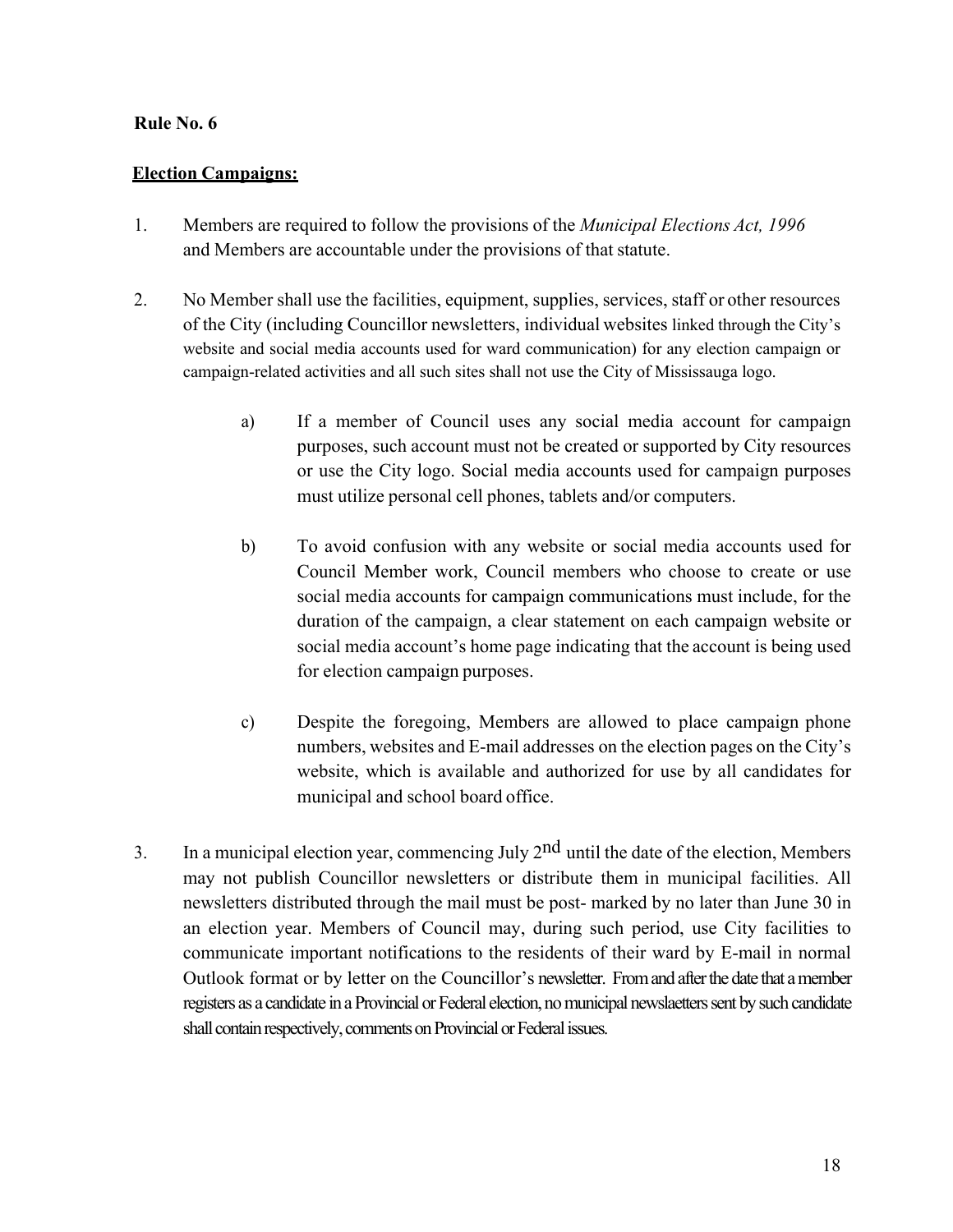- 4. In a municipal election year, commencing on May  $1<sup>st</sup>$ , until the date of the election, no candidate including Members, may directly or indirectly, book any municipal facility for any purpose that might be perceived as an election campaign purpose.
- 5. Members shall be respectful of the role of the City Clerk in managing the municipal election process and meeting all statutory requirements in respect thereof. The Clerk must ensure all candidates are treated equally and no candidate for elected office should interfere with how the Clerk carries out these duties.

# *Commentary*

*Staff should not interpret or provide advice to Members regarding the requirements placed on candidates for municipal office.*

*The restriction on booking facilities ensures that election-related functions, or those that could appear to be election-related, will not occur at any time there is an advance or regular poll at the facility. The need to set up in advance means that election night parties cannot be held in the same facilities that polling stations are located in.*

*Members should not authorize any event that could be perceived as the City providing them with an advantage over other candidates. It is the personal responsibility of Members to ensure that any use of facilities or the services of municipal staff are carried out in accordance with applicable legislation. Staff are not responsible for monitoring and advising Members or any other candidates, in this regard.*

*The Municipal Elections Act, 1996 clearly states that it is the responsibility of the City Clerk to conduct the election and take all necessary actions to ensure municipal elections meet all statutory requirements.*

- 6. No Members shall use the services of persons for campaign related Activities during hours in which those persons receive any compensation from the City.
- 7. The Integrity Commissioner may at any time be consulted with regard to complying with any part of Rule 6 and in particular may rule on whether any activity by staff in a Councillor's office during an election year is prohibited election work or permitted activity sufficiently unrelated to the election.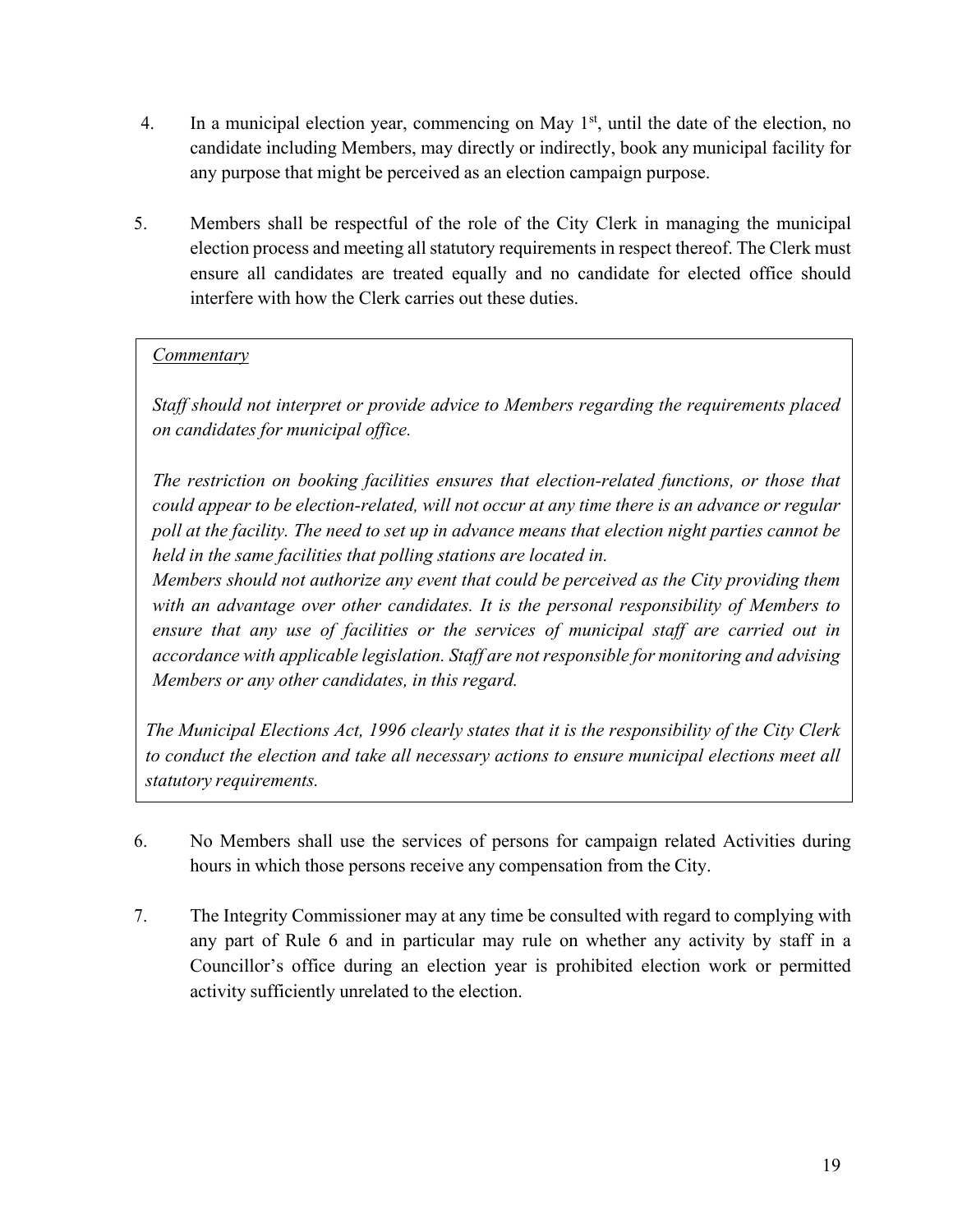#### **Improper Use of Influence**:

- 1. No member shall use the influence of his or her office for any purpose other than for the exercise of his/her official duties.
- 2. Members shall not contact members of any tribunal regarding any matter before it, such as the Committee of Adjustment, which is charged with making independent decisions and whose members have been appointed by Council. Members may with prior written notice to the Committee of Adjustment Secretary/Treasurer, infrequently attend meetings to provide the Committee of Adjustment with history and context of an application before the committee. Members may send a letter or E-mail addressed to the Secretary of such tribunal expressing the views of the member on behalf of the community.

If Council has taken a position in an Ontario Municipal Board / Local Planning Appeal Tribunal ("OMB/LPAT") matter and instructed the City Solicitor to appear at a hearing in support of such position, no member of Council who disagrees with such position, shall give evidence at such hearing or otherwise work against the will of Council in such matter. With the consent of the lawyer assigned to represent the City at an OMB/LPAT hearing, a member of Council who is in support of the Council instructions to such lawyer, may give evidence at an OMB/LPAT hearing. Notwithstanding the above, if the OMB/LPAT has decided to mediate a dispute between parties in a matter, any member of Council may offer his or her services to assist with such mediation regardless of his or her position in the matter and participate, if approved by the OMB/LPAT mediator.

#### *Commentary*

*Examples of prohibited conduct are the use of one's status as a Member of Council to improperly influence the decision of another person to the private advantage of oneself, or one's Family Member, or friends. This would include attempts to secure preferential treatment beyond activities in which Members normally engage on behalf of their constituents as part of their official duties. Also prohibited is the holding out of the prospect or promise of a future advantage through a Member's supposed influence within Council in return for present actions or inaction.*

*Contact with members of tribunals appointed by Council on any case might be viewed as attempts to intimidate the tribunal member. Generally, members of Council should not take part in the proceedings of any other tribunal where the City is a party unless such participation is approved by the Integrity Commissioner*

3. Pursuant to corporate policy, the City Manager and Chief Administrative Officer directs City Commissioners, who in turn direct City staff. City Council and not individual Members of Council appropriately give direction to the City administration.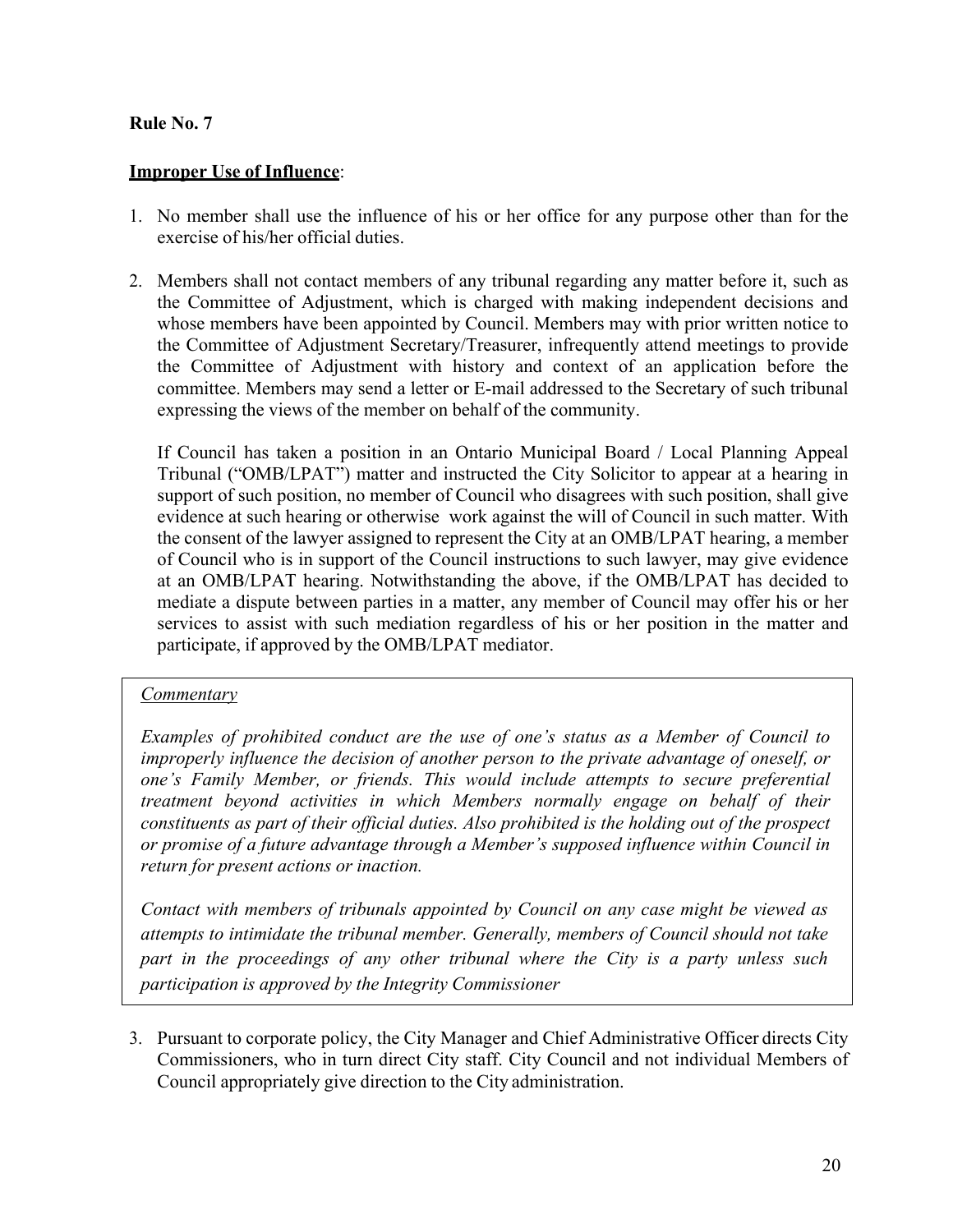## **Business Relations**:

- 1. No Member shall allow the prospect of his/her future employment by a person or entity to affect the performance of his/her duties to the City, detrimentally or otherwise.
- 2. No Member shall borrow money from any person who regularly does business with the City unless such person is an institution or company whose shares are publicly traded and who is regularly in the business of lending money, such as a credit union.
- 3. No Member shall act as a paid agent before Council or a committee of Council or any agency, board or committee of the City.
- 4. No Member shall refer a third party to a person, partnership or corporation in exchange for payment or other personal benefit.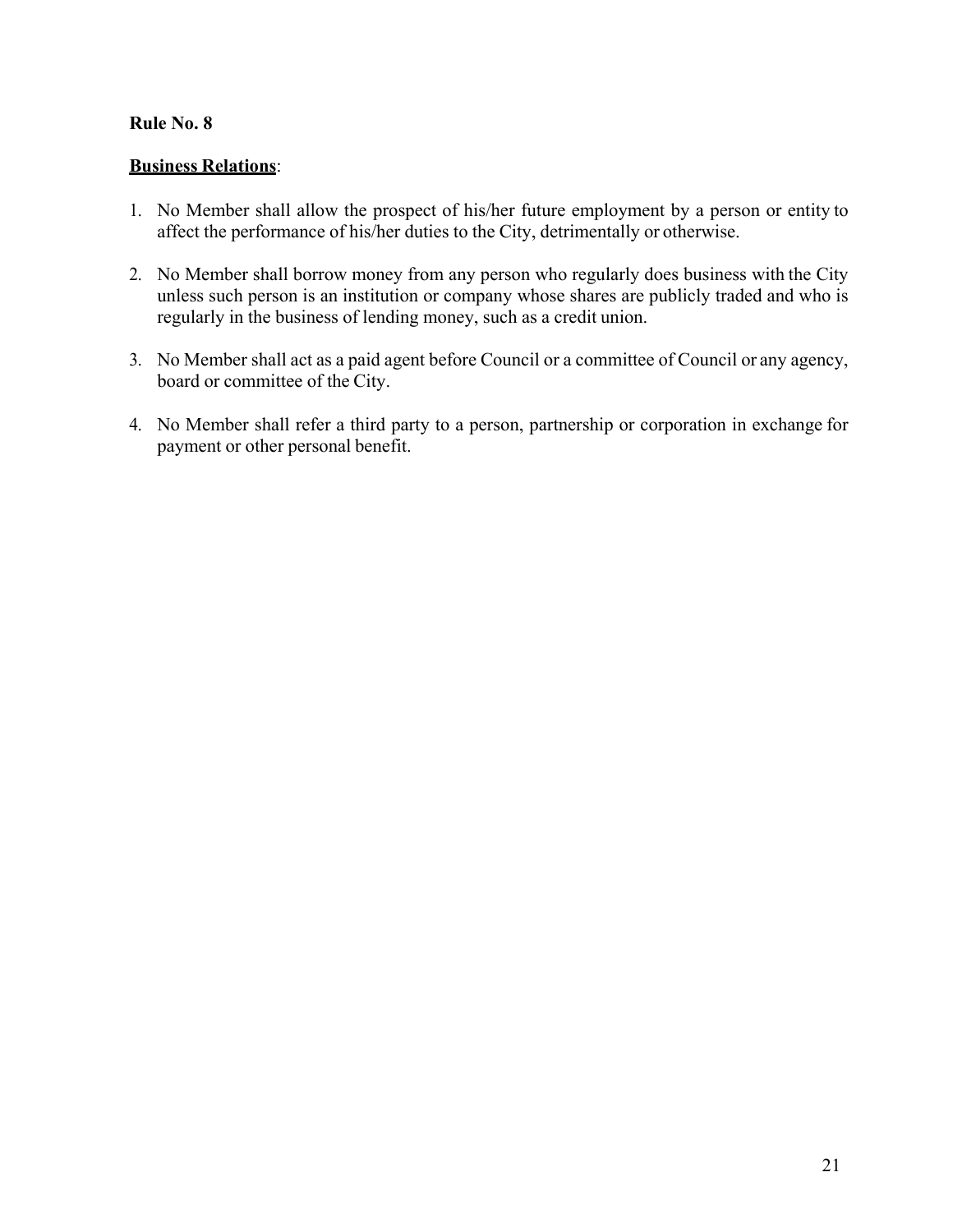# **Rule No. 9 Member Conduct**

# Conduct at Council and Committee Meetings**:**:

- 1. Members shall conduct themselves at Council and committee meetings with decorum in accordance with the provisions of the *Council Procedure By-law*.
- 2. Members shall endeavour to conduct and convey Council business and all their duties in an open and transparent manner other than for those decisions which by virtue of legislation are authorized to be dealt with in a confidential manner in closed session, and in so doing, allow the public to view the process and rationale which was used to reach decisions and the reasons for taking certain actions.

# *Commentary*

*Members recognize the importance of cooperation and strive to create an atmosphere during Council and committee meetings that is conducive to solving the issues before Council, listening to various points of view and using respectful language and behaviour in relation to all of those in attendance.*

*Various statutes, the Council Procedure By-law and decisions by courts and quasi-judicial tribunals and the Information and Privacy Commission, establish when City Council can discuss issues in closed session. Transparency requires that Council apply these rules narrowly so as to best ensure that decisions are held in public session as often as possible. Unless prohibited by law, Members should clearly identify to the public how a decision was reached and the rationale for so doing.*

3. Members shall make every effort to participate diligently in the activities of the committees, agencies, boards, commissions and advisory committees to which they are appointed by the City or by virtue of being an elected official.

# *Commentary*

*Individual Members are appointed to committees, agencies, boards and commissions based on their various backgrounds and their ability to contribute to matters before them, bringing their expertise and experience. Member shall not be absent from Council or committee meetings, or from those of agencies, boards and commissions to which they are appointed without reasonable justification (for example, illness of the Member, family circumstance, Regional business) for more than three consecutive scheduled meetings or on a regular basis.*

4. Members shall conduct themselves with appropriate decorum at all times.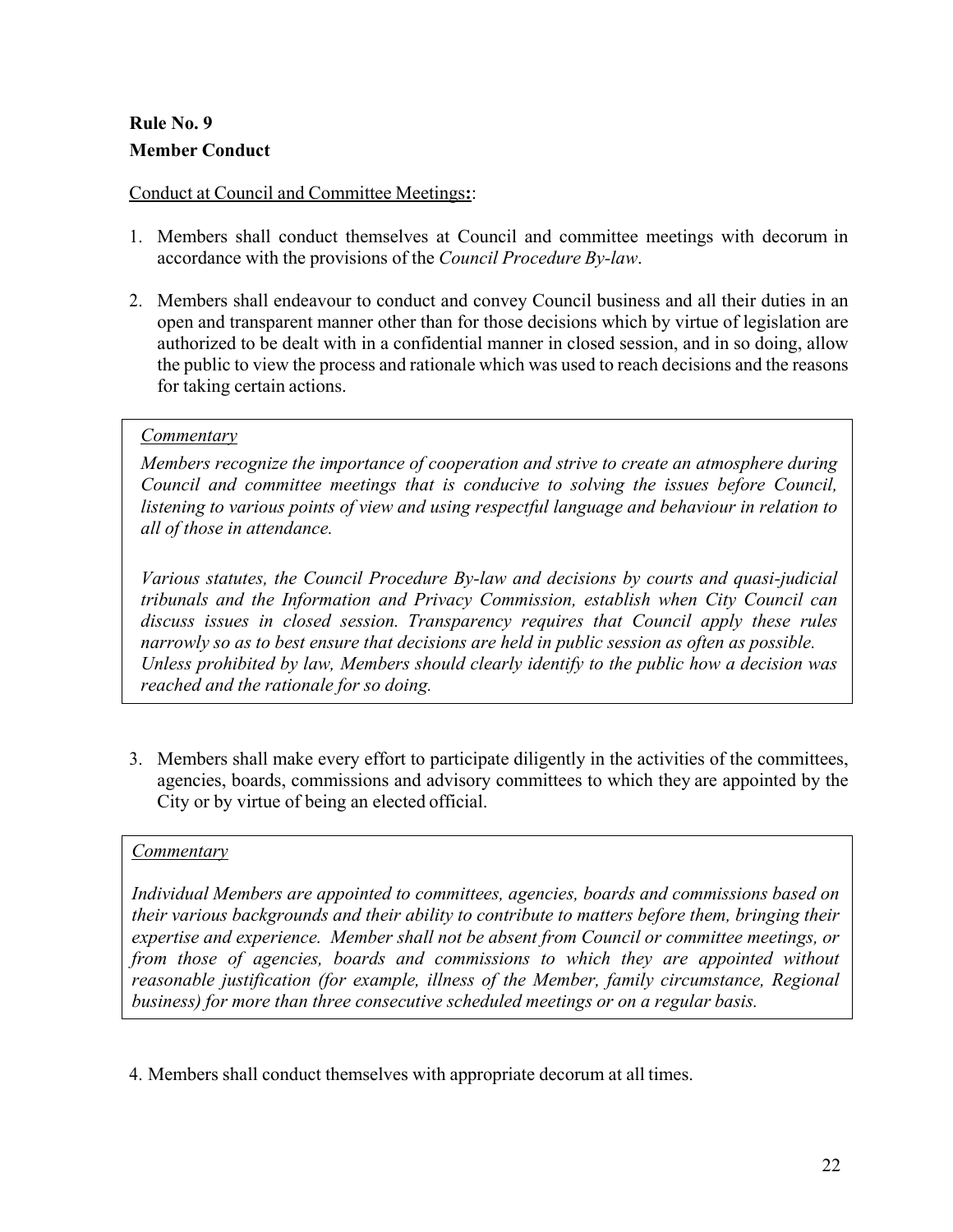#### *Commentary*

*As leaders in the community, Members are held to a higher standard of behaviour and conduct, and accordingly their behaviour should be exemplary.*

## **Social Media**

The rules of this Code and all Council Policies shall apply to the use of Social Media by members of Council. All posts or other communication made by a member in any social media format shall be deemed to be a public statement and no member shall attempt to cover, disguise or mislead as to their identity or status as a an elected representative of the City.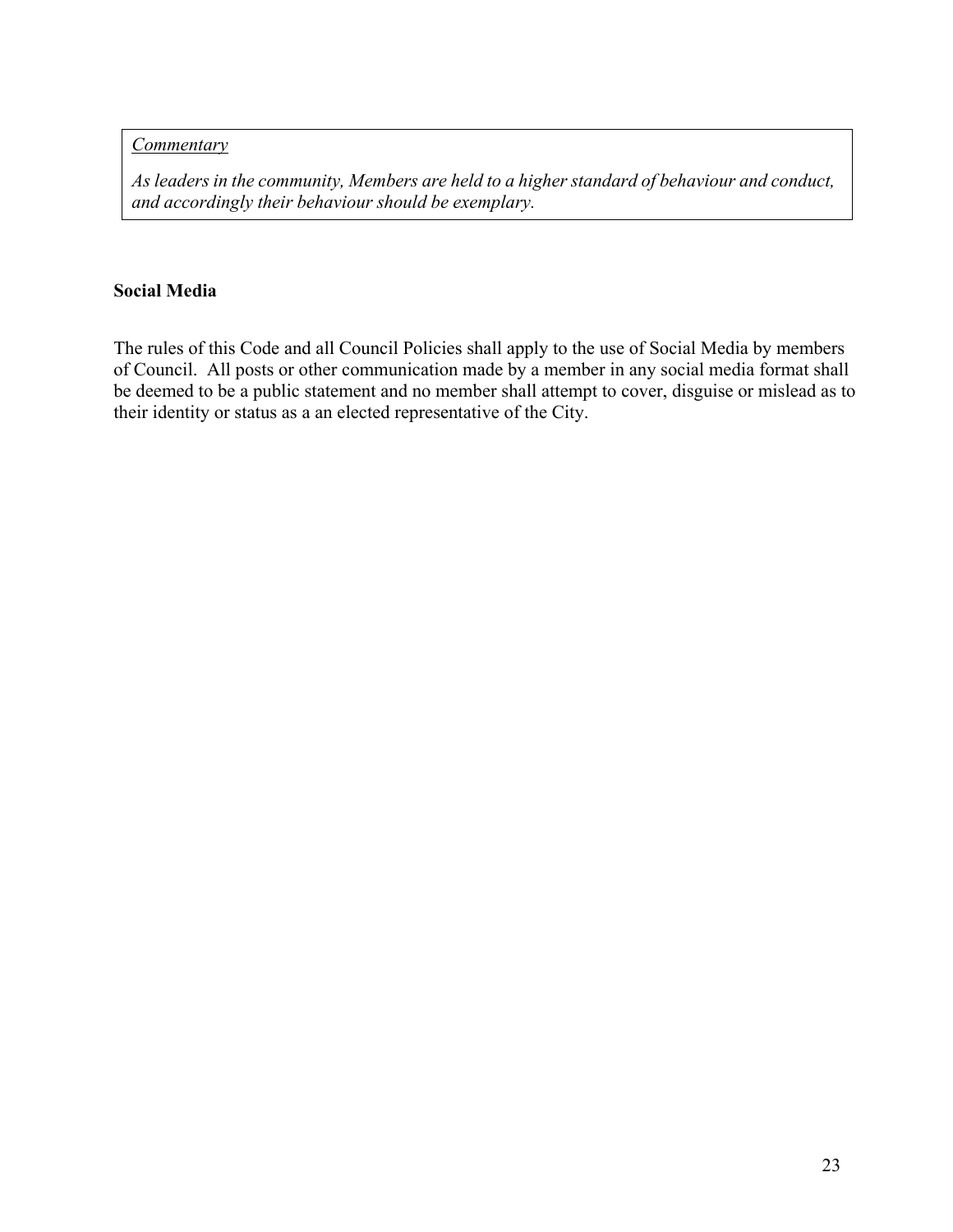## **Media Communications**:

- 1. Members of Council will accurately communicate the decisions of Mississauga City Council, even if they disagree with the majority decision of Council, and by so doing affirm the respect for and integrity in the decision-making processes of Council.
- 2. Members of Council will keep confidential information confidential, until such time as the matter can properly be made public.

#### *Commentary*

*.*

*A Member may state that he/she did not support a decision, or voted against the decision. A Member should refrain from making disparaging comments about other Members of Council or about Council's processes and decisions.*

*When communicating with the media, a Member should at all times refrain from speculating or reflecting upon the motives of other Members in respect of their actions as a Member of Council.*

*While openness in government is critical, governments also must respect confidentiality when a matter must remain, at least for a period of time, confidential. Breaches of confidentiality by Members erodes public confidence.*

*While Members are encouraged to actively participate in vigorous debate, Members should understand that they are part of the democratically-elected representative body and should not engage as if they are activists. In this regard, caution should be exercised when blogging, posting, tweeting, re-posting and linking to posts using social media.*

*Members who post blogs should recognize that the Canadian Association of Journalists has identified the ethical conflict faced by journalists holding elected public office. It isrecognized that there is an irreconcilable conflict in holding both roles.*

*While social media can be an excellent tool for communicating quickly with constituents and sharing ideas and obtaining input, social media can breed incivility that generally doesn't happen in face-to-face interactions. In a world where a transitory comment can become part of the permanent record, Members should exercise restraint in reacting too quickly , or promoting the social media posts of others whose views may be disparaging of Council's decisions or another Member's perspectives*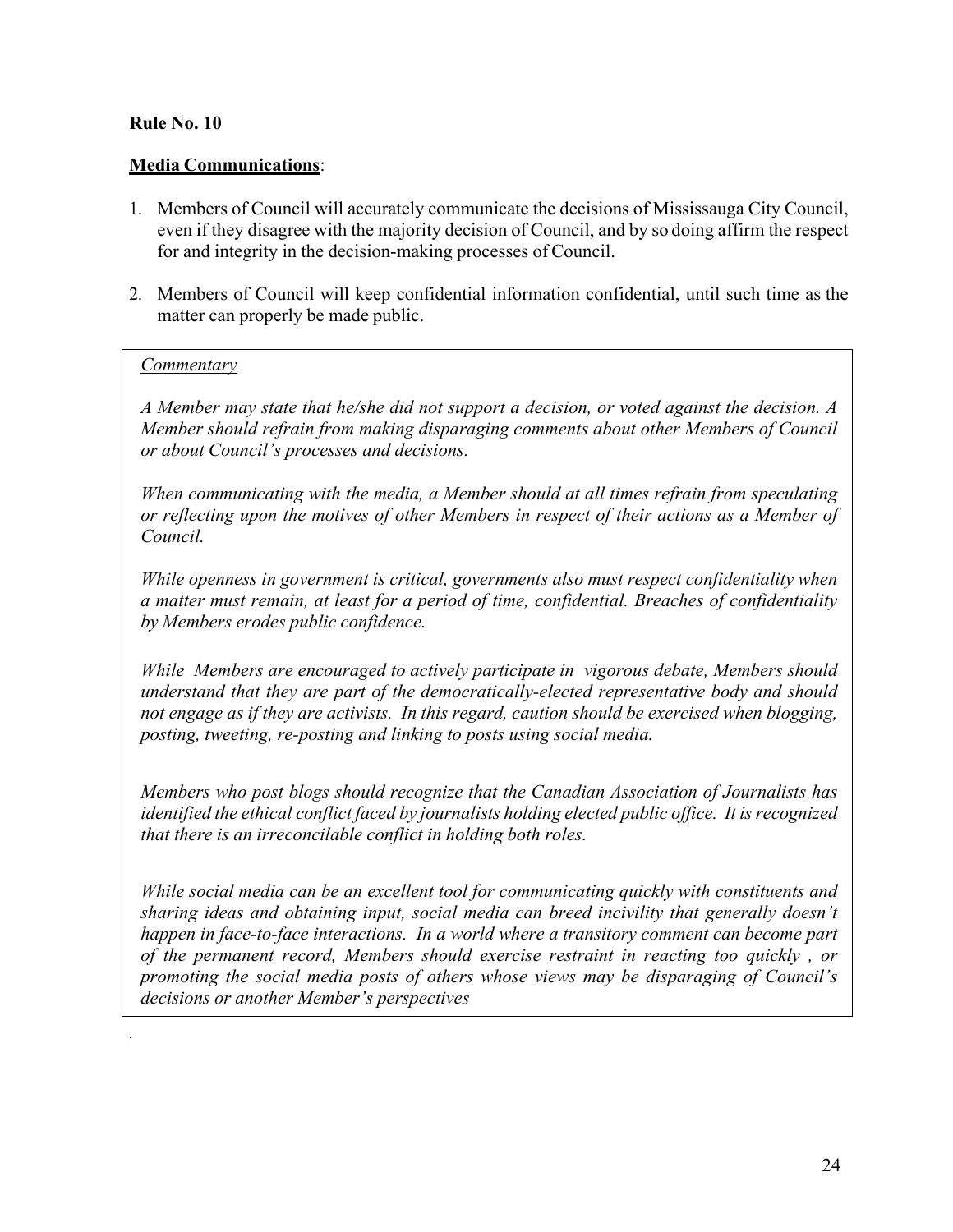#### **Respect for City By-laws and Policies**:

- 1. Members shall encourage public respect for the City and its by-laws.
- 2. Members shall adhere to such by-laws, policies and procedures adopted by Council that are applicable to them.

#### *Commentary*

*A Councillor must not encourage disobedience of a City by-law in responding to a member of the public, as this undermines confidence in the City and in the Rule of Law.*

*Members of Council are required to observe the policies and procedures established by City Council at all times, and are directed to pay special attention to, and comply strictly with, the Council Procedure By-law and the Elected Officials' Expenses policy. In exceptional circumstances, a Member may request Council grant an exemption from any policy.*

#### **Rule No. 12**

#### **Respectful Workplace**:

- 1. Members are governed by the City's *Respectful Workplace* policy. All Members have a duty to treat members of the public, one another and staff appropriately and without abuse, bullying or intimidation and to ensure that their work environment is free from discrimination and harassment.
- *2.* All complaints received, involving members of Council under the *Respectful Workplace* policy shall be referred to the Integrity Commissioner for processing in accordance with both the said policy and the *Council Code of Conduct Complaints Protocol*
- *3.* The *Ontario Human Rights Code* applies in addition to the City's *Respectful Workplace* policy.

#### *Commentary*

It is the policy of the City of Mississauga that all persons be treated fairly in the workplace in *an environment free of discrimination or personal and sexual harassment.*

*The City of Mississauga' Respectful Workplace policy ensures a safe and respectful workplace environment and provides for the appropriate management of any occurrences of harassment and discrimination as those terms are defined in the policy.*

*The City of Mississauga's Respectful Workplace policy applies equally to members of staff and Members of Council. It will provide guidance to the Integrity Commissioner when a complaint is received involving a Member.*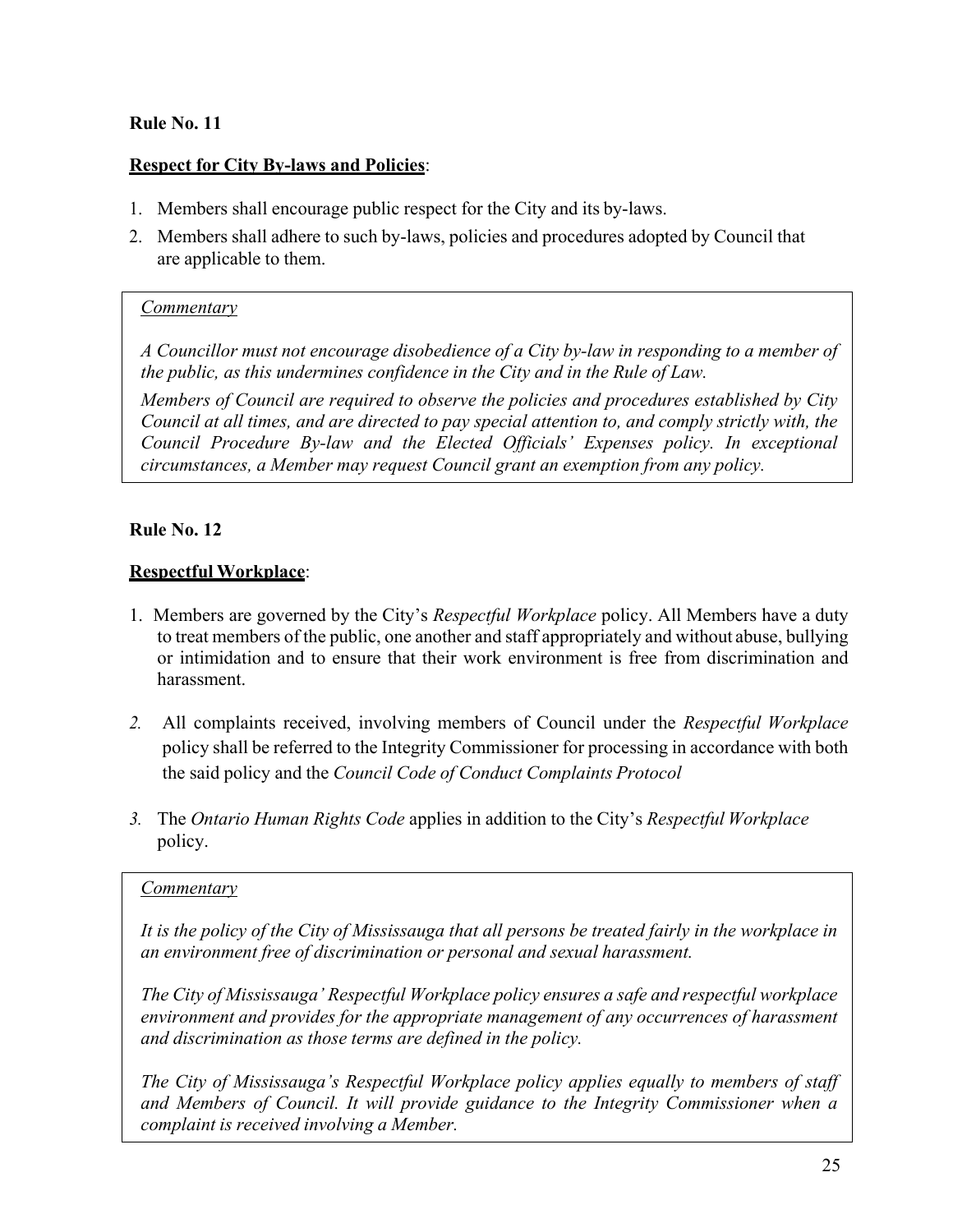## **Conduct Respecting Staff**:

- 1. No Member shall compel staff to engage in partisan political activities or be subjected to threats or discrimination for refusing to engage in such activities.
- 2. No Member shall use, or attempt to use, their authority for the purpose of intimidating, threatening, coercing, commanding or influencing any staff member with the intent of interfering in staff's duties, including the duty to disclose improper activity.
- 3. Members shall be respectful of the role of staff to advise based on political neutrality and objectivity and without undue influence from any individual Member or faction of the Council.
- 4. No Member shall maliciously or falsely impugn or injure the professional or ethical reputation or the prospects or practice of staff, and all Members shall show respect for the professional capacities of the staff of the City.

#### *Commentary*

*Under the direction of the City Manager, staff serve the Council as a whole, and the combined interests of all Members as evidenced through the decisions of Council. Only Council as a whole has the authority to approve budget, policy, committee processes and other matters. Accordingly, Members shall direct requests outside of Council-approved budget, process or policy, to the Budget Committee or directly to Council.*

*In practical terms, there are distinct and specialized roles carried out by Council as a whole and by Councillors when performing their other roles. The key requirements of these roles include dealing with constituents and the general public, participating as standing committee members and as chairs of standing committees, and participating as Council representatives on agencies, boards, commissions and other bodies. Similarly, there are distinct and specialized roles expected of City staff in both the carrying out of their responsibilities and in dealing with the Council. Staff are expected to provide information to Members that they are entitled to.*

*City staff are accountable to the City Manager who is accountable to City Council. Sometimes the line between staff duties and activities that are political in nature is not clear. Members of Council must respect the difference between the two in making requests of staff.*

*Members of Council should expect a high quality of advice from staff based on political neutrality and objectivity irrespective of party politics, the loyalty of persons in power, or their personal opinions.*

*The City's Respectful Workplace policy applies to Members of Council. Staff and Members of Council are all entitled to be treated with respect and dignity in the workplace.*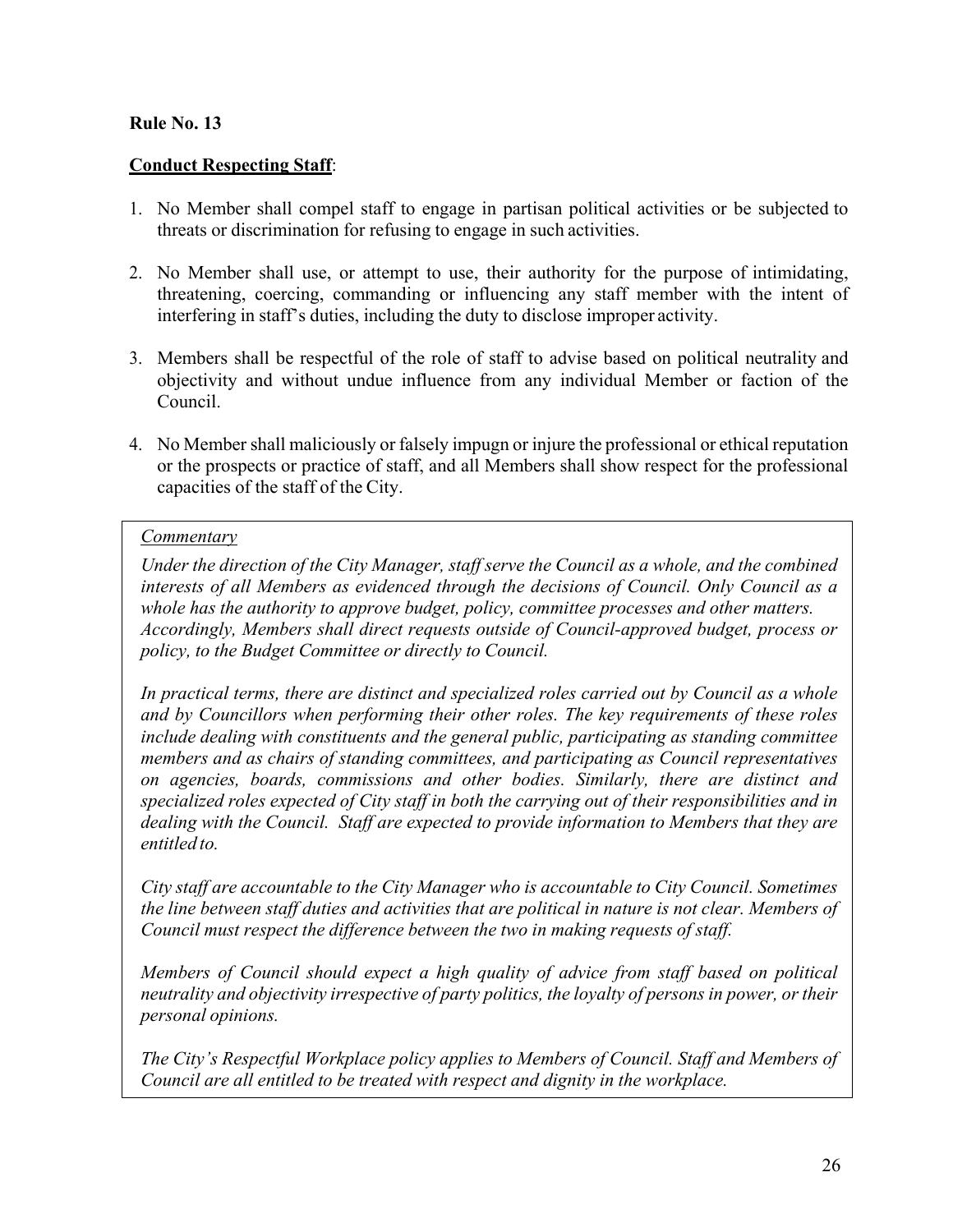*It is inappropriate for a Member to attempt to influence staff to circumvent normal processes in a matter, or overlook deficiencies in a file or application. It is also inappropriate for Members to involve themselves in matters of administration or departmental management which fall within the jurisdiction of the City Manager. Any such attempts should be reported to the Integrity Commissioner.*

# **Rule No. 14**

# **Employment of Council Relatives/Family Members**:

- 1. No Member shall attempt to influence the outcome, or to influence any City employee to hire or promote a Family Member.
- 2. No Members shall make any decision or participate in the process to hire, transfer, promote, demote, discipline or terminate any Family Member.
- 3. No Member shall supervise a Family Member, or be placed in a position of influence over a Family Member.
- 4. No Member shall attempt to use a family relationship for his or her personal benefit or gain.
- 5. Every Member shall adhere to the City's *Employee Recruitment* policy.

#### *Commentary*

*If a Family Member of a Councillor is an applicant for employment with the City or is a candidate for promotion or transfer, the Family Member will proceed through the usual selection process pursuant to the City's hiring policies, with no special consideration.*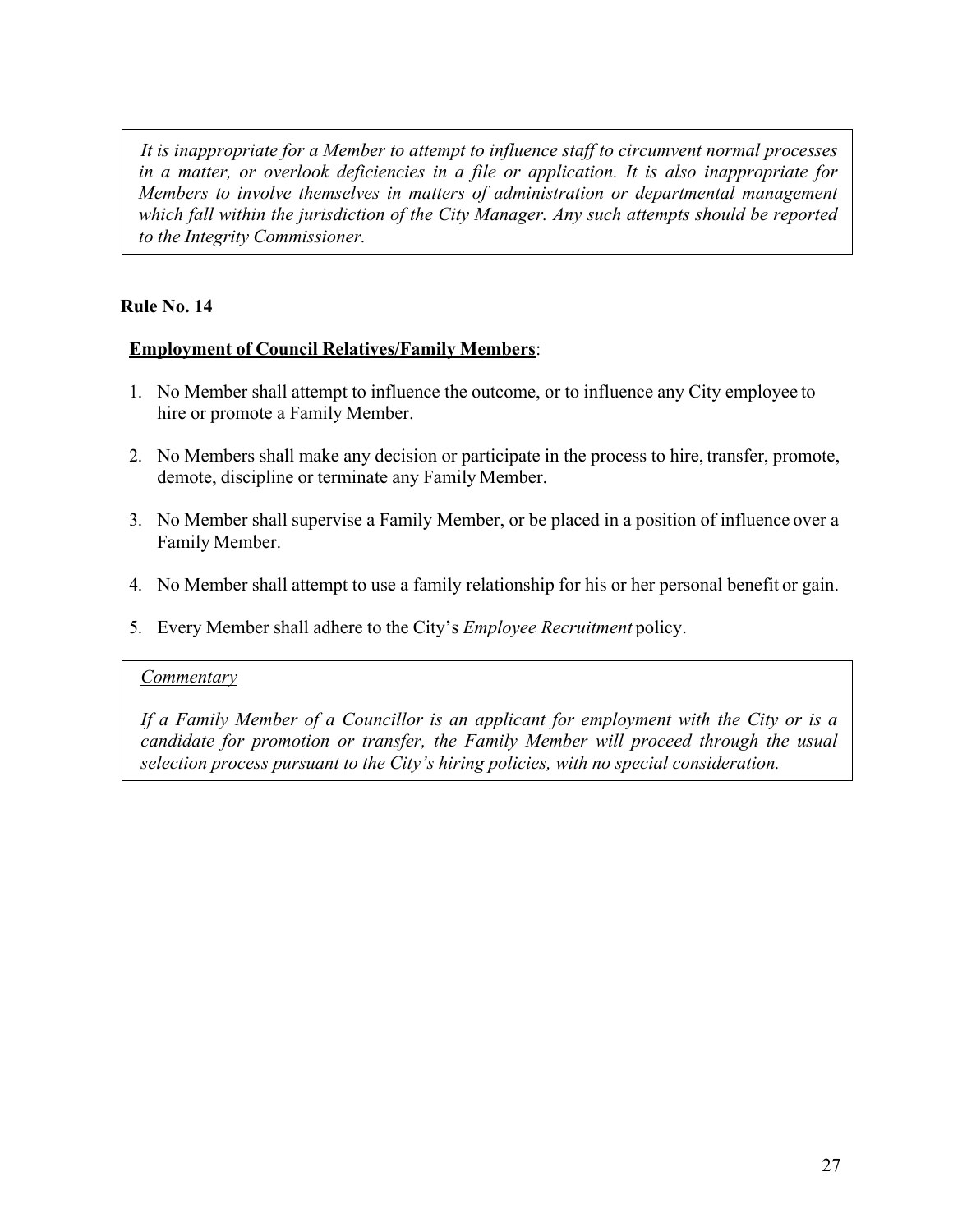#### **Not Undermine, Work Against Council's Decisions:**

1. Members of Council shall not actively undermine the implementation of Council's decisions.

#### *Commentary*

*The role of elected officials, once a council decision is made, is to support the implementation of that decision, not to work against its implementation, publicly or behind the scenes. Council decisions are arrived at following discussion and debate, reflecting the democratic process. Members are expected to engage in debate with their fellow council members through the democratic process of government. However, once Council has made its decision, Members must recognize that decision as the duly-considered decision of the body of Council. As members of that body of Council, individual members – those who did not agree with the decision - are not to engage in activities that seek to challenge or undermine that decision.*

*Members can express disagreement with Council's decisions, but it is contrary to the ethical behaviour of members of Council to actively seek to undermine, challenge or work against Council's decisions. That said, this rule is not intended to fetter a Member's*  obligation to vote in what they determine is in the best interest of Council at the time of a *vote, despite they or Council having taken a contrary position previously.*

- 2. Members of Council shall not engage in litigation or other legal challenges against the municipality or Council's decisions. Despite this provision:
	- a. Members may pursue a complaint or request for investigation under any of the oversight, transparency and accountability mechanisms provided under Part V.1 and under section 239 of the *Municipal Act*;
	- b. Members may pursue a complaint or request for investigation under a statutory scheme dealing with access to information, the protection of privacy, or the protection of human rights;
	- c. Members are not restricted from participating in litigation or other legal challenges if they are uniquely impacted by the decision, such as when Council has imposed a penalty or reprimand following a report of the integrity commissioner;
	- d. Members are not restricted from participating in litigation or other legal challenges if they did not participate, and were not entitled to participate, in the deliberations and respective decision of Council, or in regard to which the City has made a decision in regard to their interests, in circumstances where they are uniquely impacted by the decision.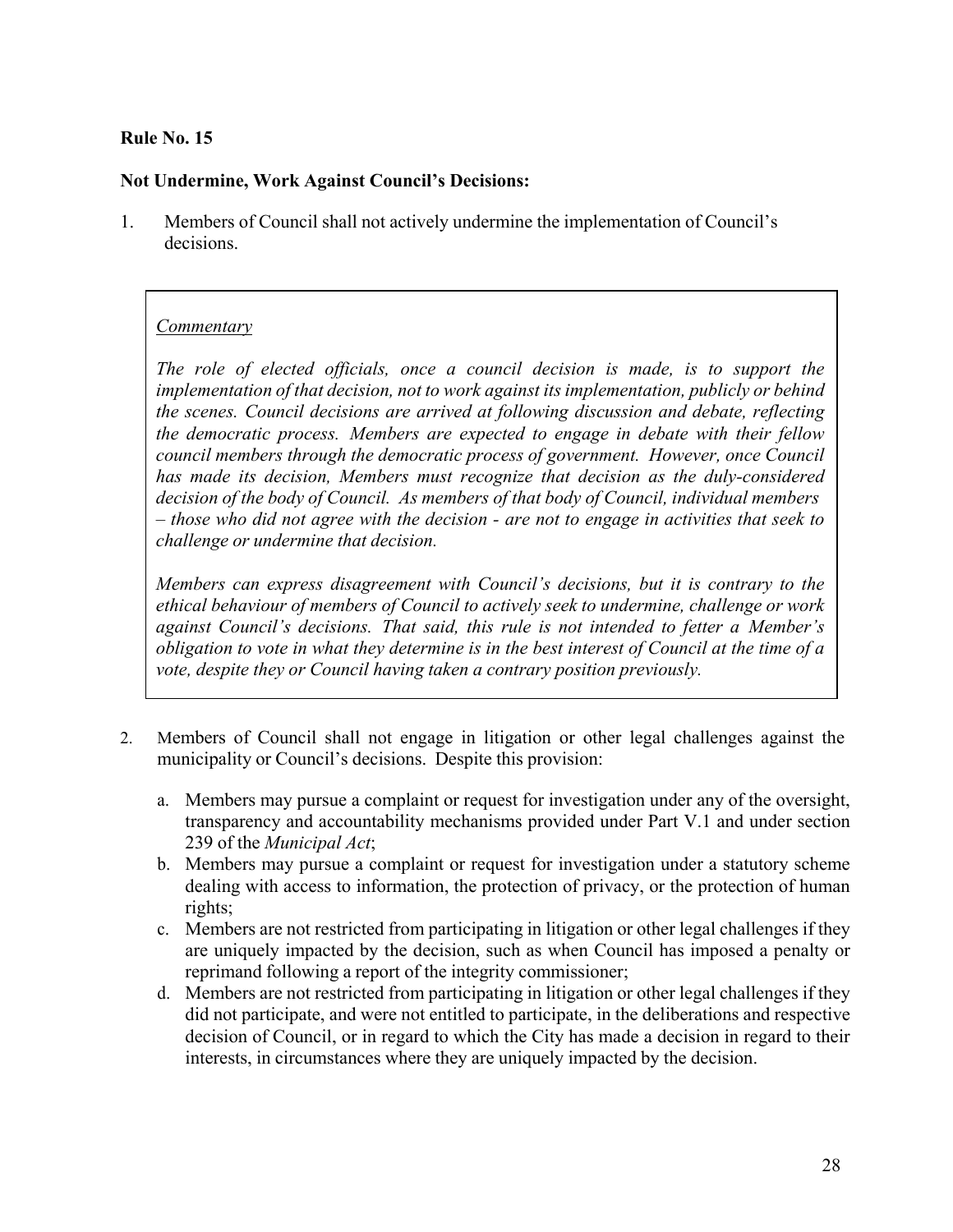## *Commentary*

*Members who were not entitled to participate in /council's original decision, as would be the case if they had recused themselves because they had a disqualifying interest because they were uniquely impacted (such as in regard to an application to develop their personal residence), are not subsequently restricted from advocating on their own behalf in the proper forum. The same is true with respect to decisions made by City staff within their delegated or operating authority (such in respect of the issuance of a permit for an addition on their personal residence*).

e. Members may seek to have a Council decision reconsidered in accordance with Council's Procedure By-law

#### *Commentary*

*When members are allowed to participate in activities to challenge Council's properly considered decisions, such as legal challenges or other forms of litigation, this is contrary to the interests of the municipality as determined by the decision of the democratically elected governing body, Council. It can create challenges to staff as to when and how much information can be provided to Council (legal advice for example) because of the presence of a legal challenge, which may benefit by 'insider knowledge'.*

# **Rule No. 16**

:

#### **Reprisals and Obstruction**:

- 1. It is a violation of the *Code of Conduct* to obstruct the Integrity Commissioner in the carrying out of his/her responsibilities.
- 2. No Member shall threaten or undertake any active reprisal against a person initiating an inquiry or complaint under the *Code of Conduct*, or against a person who provides information to the Integrity Commissioner in any investigation.
- 3. It is a violation of the *Code of Conduct* to destroy documents or erase electronic communications or refuse to respond to the Integrity Commissioner where a formal complaint has been lodged under the *Code of Conduct*.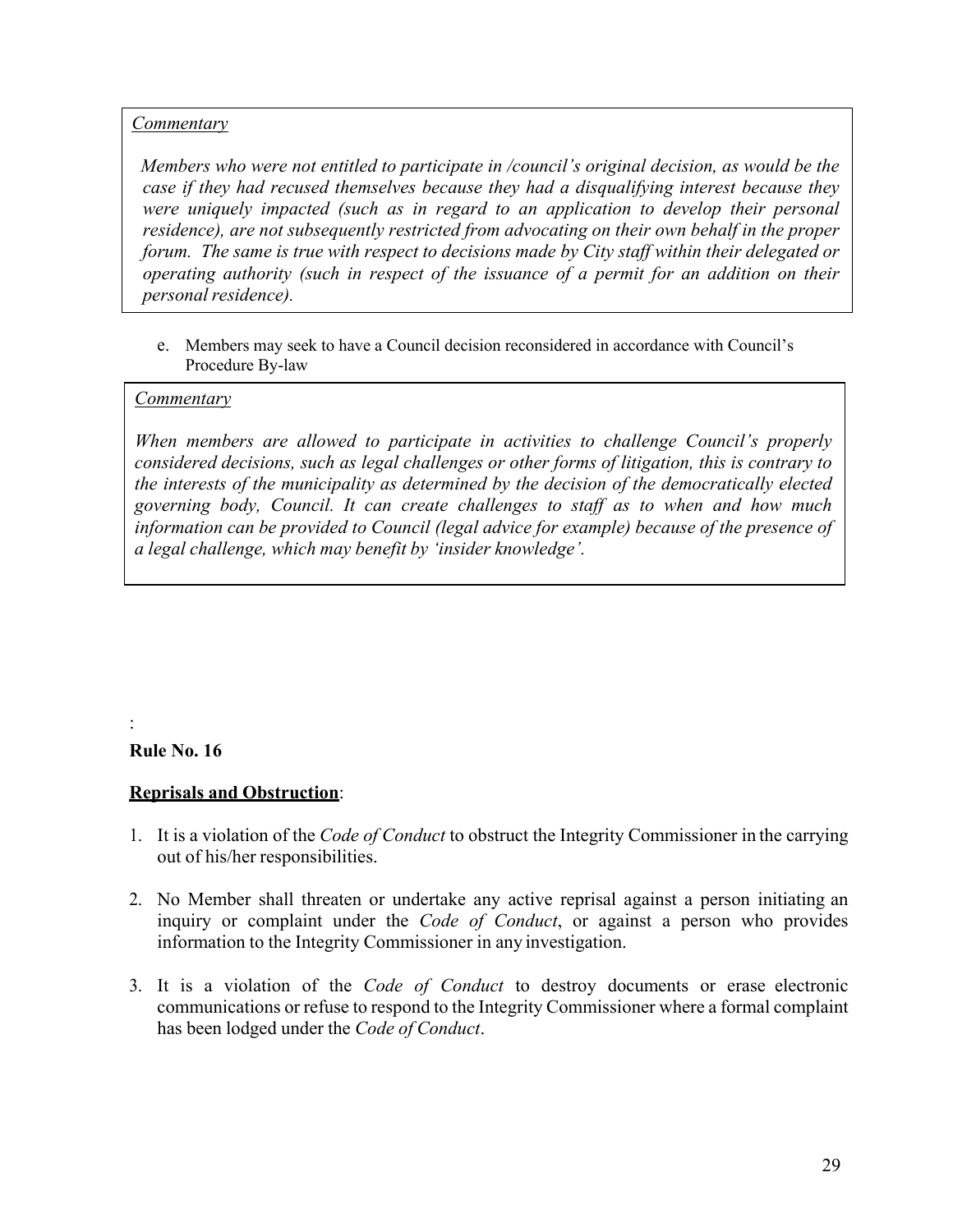#### **Acting on Advice of Integrity Commissioner**:

1. Any written advice given by the Integrity Commissioner to a Member binds the Integrity Commissioner in any subsequent consideration of the conduct of the Member in the same matter, as long as all the relevant facts were disclosed to the Integrity Commissioner, and the Member adhered to the advice given.

#### **Rule No. 18**

#### **Implementation**:

- 1. Members are expected to formally and informally review their adherence to the Code on a regular basis or when so requested by Council.
- 2. At the beginning of each term, Members will be expected to meet with the Integrity Commissioner.

#### Commentary:

*Members are expected to understand the obligations on elected officials set out in this Code of Conduct, and are encouraged to contact the Integrity Commissioner for any clarification required. A Code of Conduct component will be included as part of the orientation for each new term of Council.*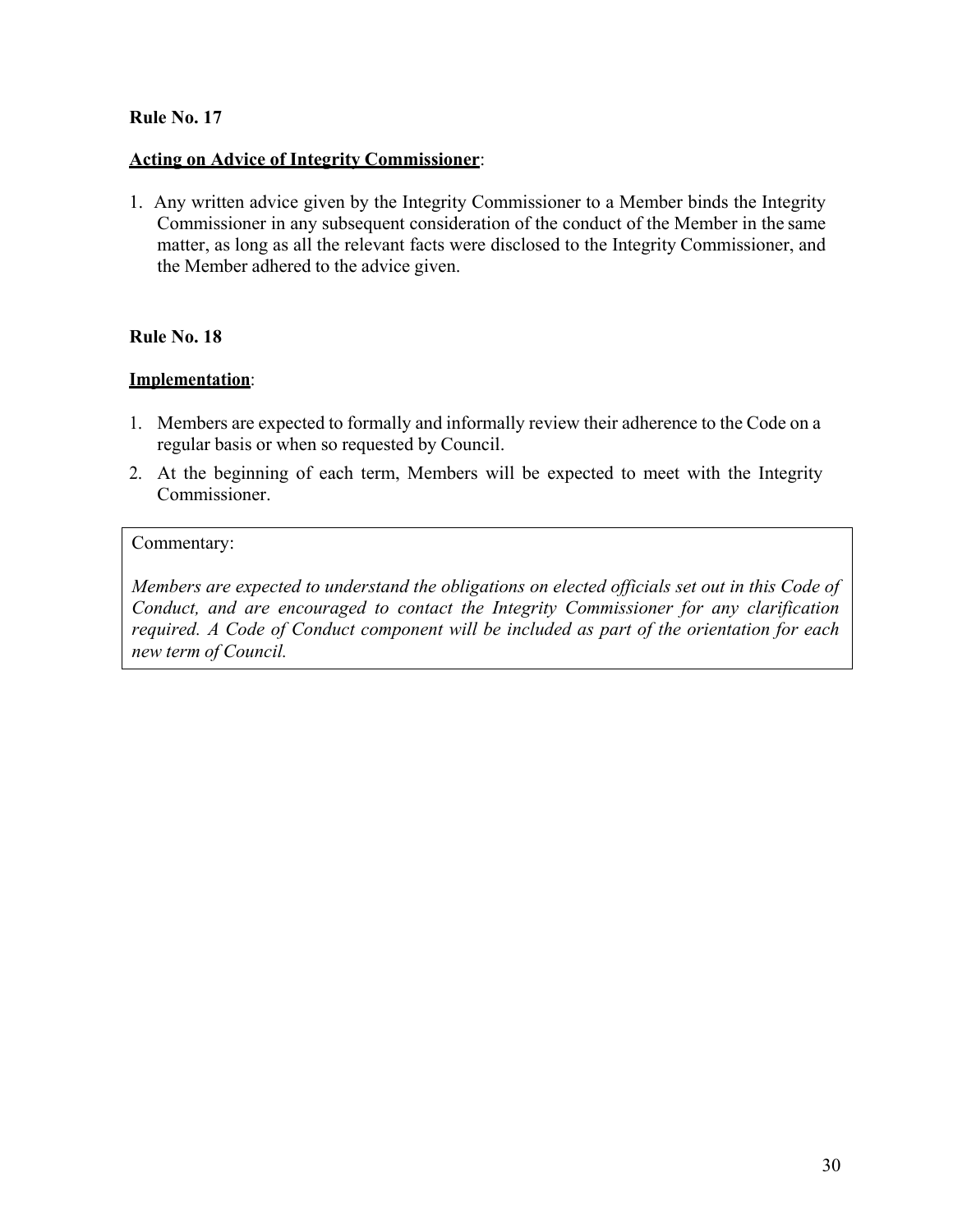# **COUNCIL CODE OF CONDUCT COMPLAINT PROTOCOL**

#### **PART A: INFORMAL COMPLAINT PROCEDURE**

Any person or representative of an organization who has identified or witnessed behaviour or an activity by a member of Council that they believe is in contravention of the *Council Code of Conduct* (the "Code") may wish to address the prohibited behaviour or activity themselves as follows:

- (1) advise the member that the behaviour or activity contravenes the Code;
- (2) encourage the member to stop the prohibited behaviour or activity;
- (3) keep a written record of the incidents including dates, times, locations, other persons present, and any other relevant information;
- (4) if applicable, confirm to the member your satisfaction with the response of the member; or, if applicable, advise the member of your dissatisfaction with the response; and
- (5) consider the need to pursue the matter in accordance with the formal complaint procedure outlined in Part B, or in accordance with another applicable judicial or quasi-judicial process or complaint procedure.

All persons and organizations are encouraged to initially pursue this informal complaint procedure as a means of stopping and remedying a behaviour or activity that is prohibited by the Code*.* With the consent of the complaining individual or organization and the member, the Integrity Commissioner may be part of any informal process. However, it is not a precondition or a prerequisite that those complaining must pursue the informal complaint procedure before pursuing the Formal Complaint Procedure in Part B.

# **PART B: FORMAL COMPLAINT PROCEDURE:**

#### **Initial Complaint**

- 1. (1) A request for an investigation of a complaint that a member has contravened the Code of Conduct (the "complaint") shall be sent directly to the Integrity Commissioner by Email in the form attached to this Protocol as Schedule "A".
	- (2) All complaints shall be signed by an identifiable individual (which includes the authorized signing officer of an organization).
	- (3) A complaint shall set out reasonable and probable grounds for the allegation that the member has contravened the Code.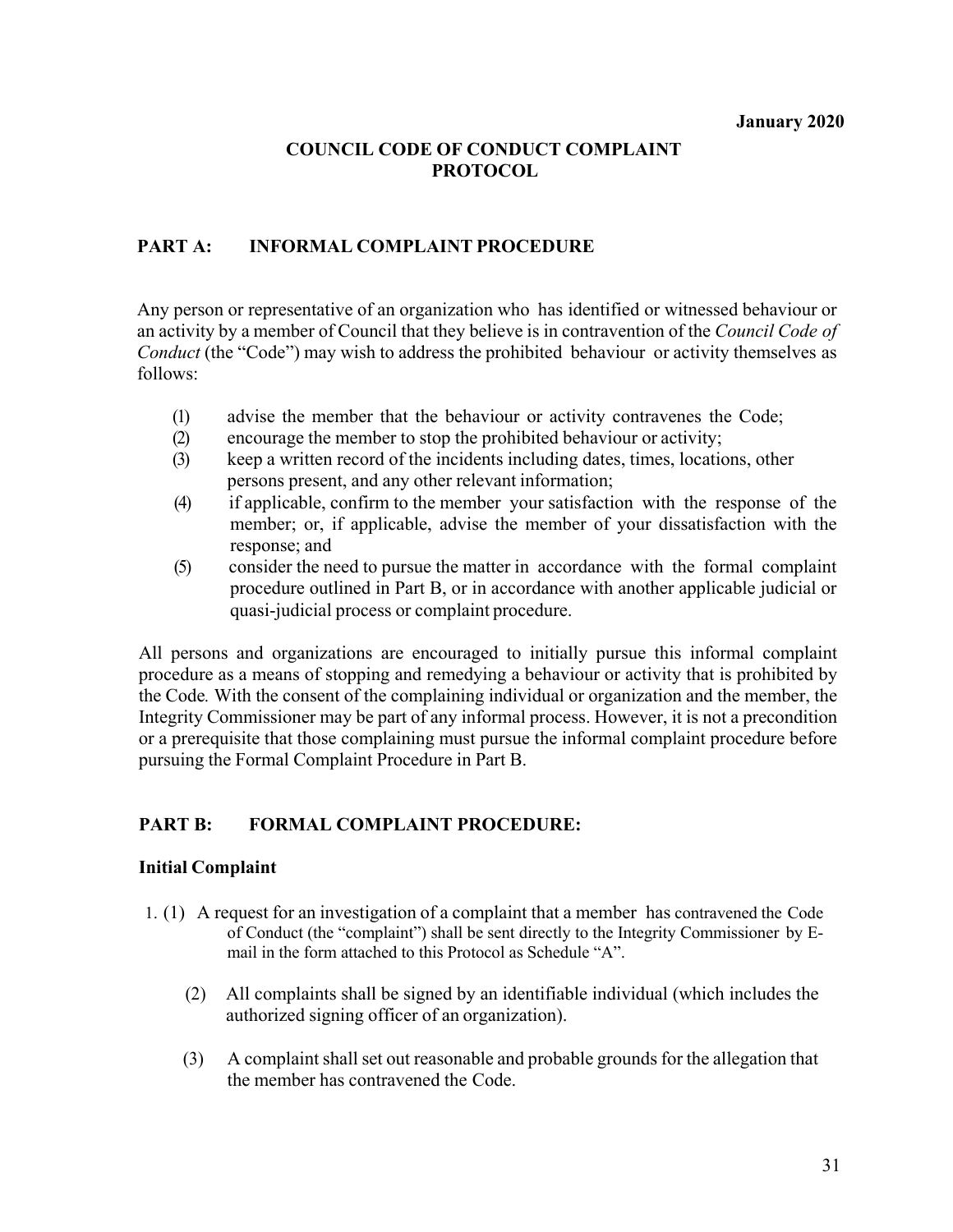The complaint should include the name of the member, the provision of the Code allegedly contravened, facts constituting the alleged contravention, the names and contact information of witnesses, and contact information for the complainant during normal business hours.

(4) Election Blackout Period:

No investigation shall be commenced or continued, nor shall the Integrity Commissioner report to Council respecting an investigation, within the election period described within s.223.4 and 223.4.1 of the *Municipal Act*, except as described in those sections.

#### **Classification by Integrity Commissioner**

- 2. (1) Upon receipt of the request, the Integrity Commissioner shall make an initial classification to determine if the matter is, on its face, a complaint with respect to non-compliance with the Code and not covered by other legislation or other Council policies as described in subsection (3).
	- (2) If the complaint, on its face, is not a complaint with respect to non-compliance with the Code or another Council policy governing ethical behaviour or the Municipal Conflict of Interest Act, or if the complaint is covered by other legislation, the Integrity Commissioner shall advise the complainant in writing as follows:
		- (a) if the complaint on its face is an allegation of a criminal nature consistent with the *Criminal Code of Canada*, the complainant shall be advised that if the complainant wishes to pursue any such allegation, the complainant must pursue it with the appropriate police force;
		- (b) if the complaint on its face is with respect to non- compliance with the *Municipal Freedom of Information and Protection of Privacy Act*, the complainant shall be advised that the matter will be referred for review to the City Clerk; and
		- (c) the complainant shall be advised that the matter, or part of the matter, is not within the jurisdiction of the Integrity Commissioner to process, with any additional reasons and referrals as the Integrity Commissioner considers appropriate. The Integrity Commissioner may proceed with that part of the complaint that is within jurisdiction.
		- (d) If the Integrity Commissioner receives a complaint during a municipal election year respecting a member who is seeking re-election and he is of the opinion that it is politically motivated, he may stay the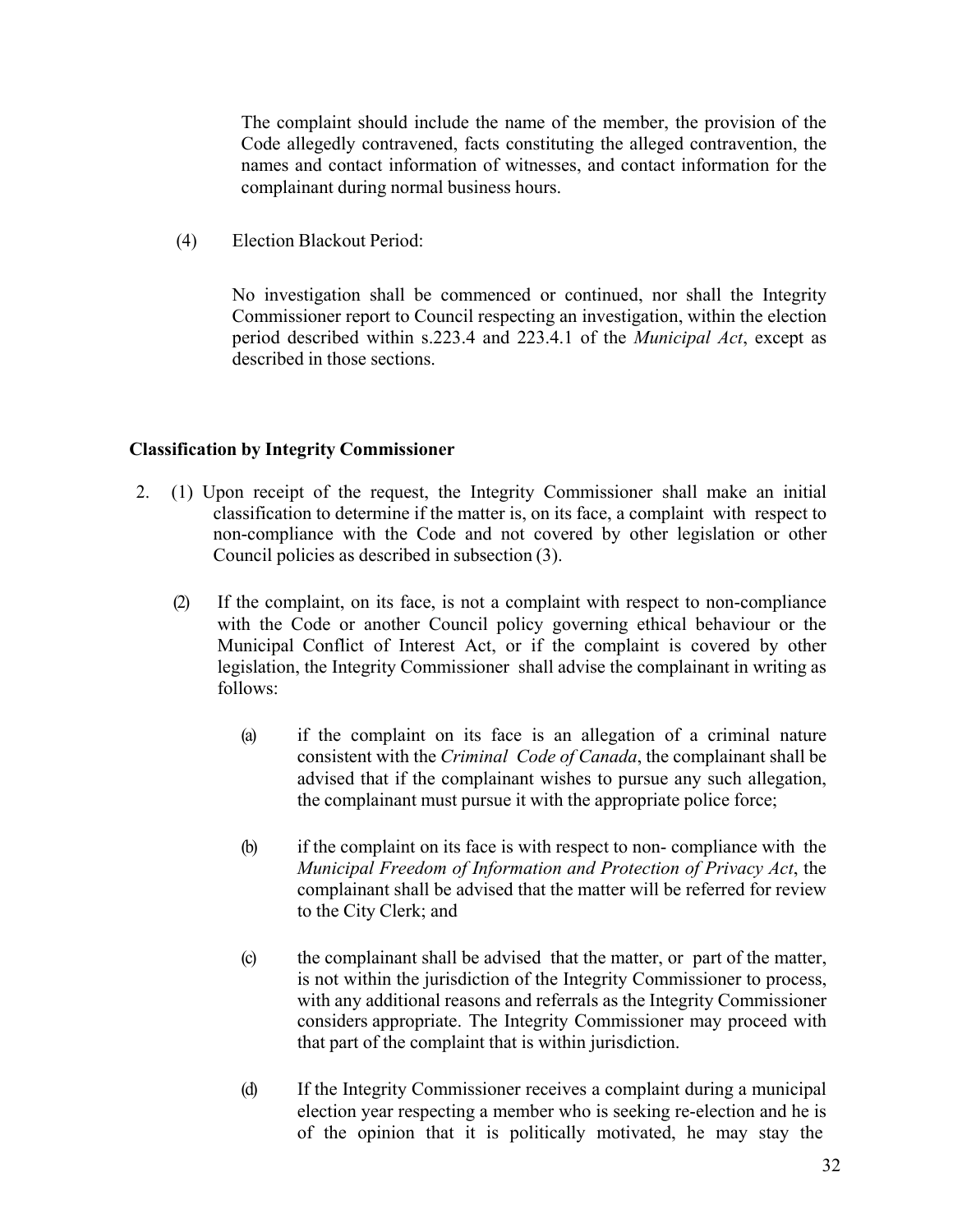investigation until after the new Council takes office or dismiss it if he concludes it is specious.

- (3) The Integrity Commissioner may report to Council that a specific complaint is not within the jurisdiction of the Integrity Commissioner.
- (4) The Integrity Commissioner shall report annually to Council on complaints not within the jurisdiction of the Integrity Commissioner, but, where possible, shall not disclose information that could identify a person concerned.

# **Investigation**

- 3. (1) The Integrity Commissioner is responsible for performing the duties set out in this Protocol independently, and shall report directly to Council in respect of all such matters. In applying this Protocol, the Integrity Commissioner shall retain the discretion to conduct investigations applying the principles of procedural fairness, and any deviation from the provisions of this Protocol shall not invalidate the investigation or result in the Integrity Commissioner losing jurisdiction.
	- (2) If the Integrity Commissioner is of the opinion that a complaint is frivolous, vexatious or not made in good faith, or that there are no grounds or insufficient grounds for an investigation, the Integrity Commissioner shall not conduct an investigation, or, where that becomes apparent in the course of an investigation, terminate the investigation.
	- (3) The Integrity Commissioner shall rely on the best evidence reasonably available. Without restricting the generality of the foregoing, the Integrity Commissioner may draw adverse conclusions from the absence of records that give context to other evidence (such as email messages immediately before or after a message presented as evidence), or in respect of edits, deletions or other alterations made to evidence after-the-fact.
	- (4) The Integrity Commissioner shall file an annual report to City Council respecting the advice, education and investigations carried out in the previous year, and developments or recommendations of significance related to the role of the Integrity Commissioner. Other than in exceptional circumstances, the Integrity Commissioner will not report to Council on any complaint described in subsection (2) except as part of an annual or other periodic report.
- 4. (1) If a complaint has been classified as being within the Integrity Commissioner's jurisdiction and not rejected under section 3, the Commissioner shall investigate and may attempt to settle the complaint.
	- (2) Upon receipt of a complaint pursuant to the Code, and where the Integrity Commissioner determines that the complaint meets the criteria to be investigated, the Integrity Commissioner may elect to conduct an informal investigation or alternatively to exercise the powers of a Commission under Parts I and II of the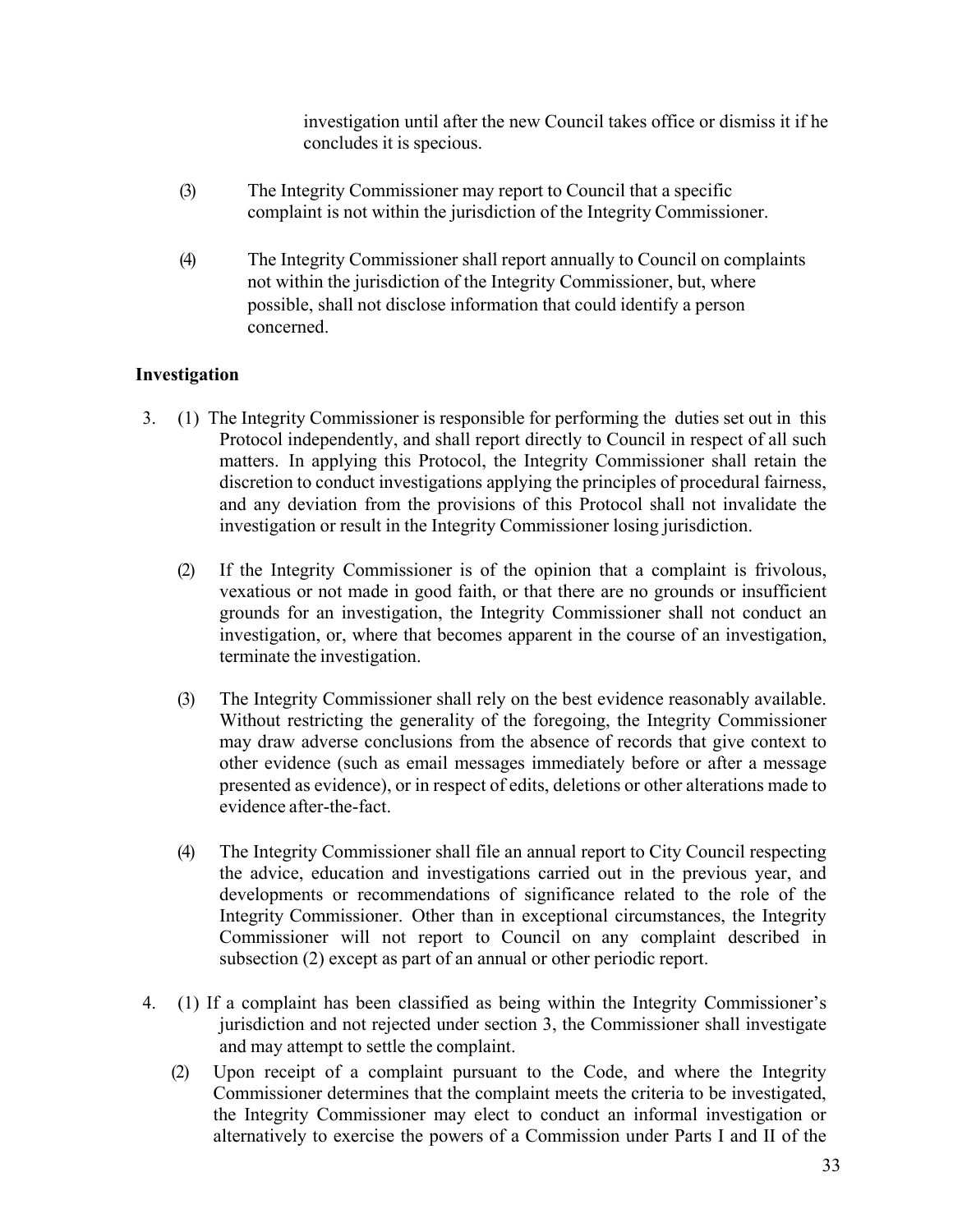Public Inquiries Act, as contemplated by Subsection 223.4(2) of the Act.

- (3) If the Integrity Commissioner elects to conduct an inquiry under the Public Inquiries Act, he/she shall report to Council and seek instructions before proceeding, setting out the reasons for the investigation and providing an estimate of the expected cost and time that the investigation will require.
- (4) When the Public Inquiries Act applies to an investigation of a complaint, the Integrity Commissioner shall comply with the procedures specified in that Act and this Complaint Protocol, but, if there is a conflict between a provision of the Complaint Protocol and a provision of the Public Inquiries Act, the provision of the Public Inquiries Act prevails.
- 5. (1) The Integrity Commissioner will proceed as follows, except where otherwise required by the Public Inquiries Act:
	- (a) provide the complaint and supporting material to the member whose conduct is in question, and provide the member with a reasonable opportunity to respond; and
	- (b) provide a summary of the member's response to the complainant and provide the complainant with a reasonable opportunity to provide any relevant comment or supplementary information.
	- (2) If necessary, after reviewing the written materials, the Integrity Commissioner may speak to anyone relevant to the complaint, access and examine any of the information described in subsections 223.4(3) and (4) of the Municipal Act, and may enter any City work location relevant to the complaint for the purposes of investigation and settlement.
	- (3) The Integrity Commissioner shall not issue a report finding a violation of the Code of Conduct on the part of any member unlessthe member has had reasonable notice of the basis for the proposed finding and an opportunity to comment on the proposed finding.
	- (4) The Integrity Commissioner may make interim reports to Council where necessary and as required to address any instances of interference, obstruction or retaliation encountered during the investigation.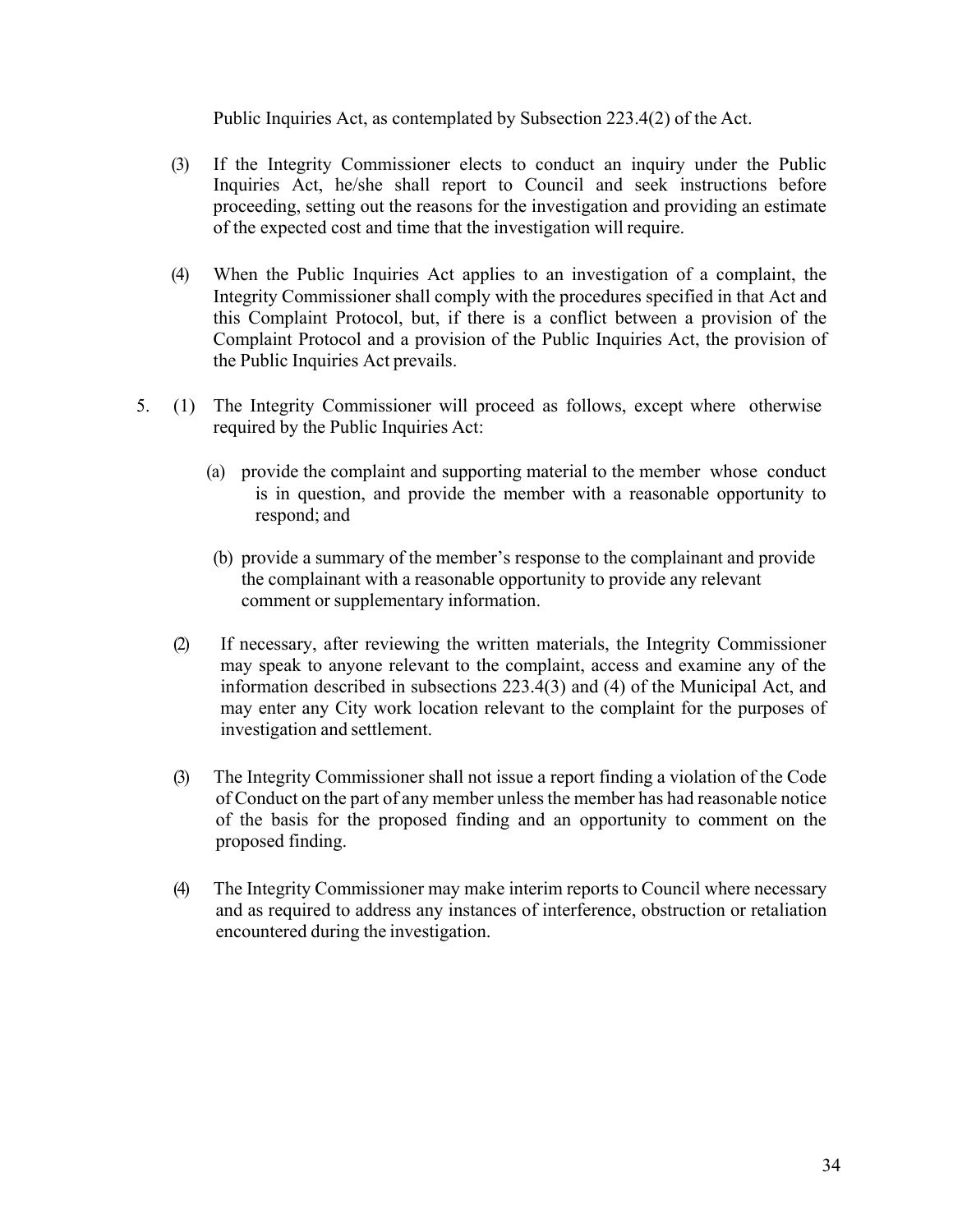- 6. (1) The Integrity Commissioner shall report to the complainant and the member generally no later than 90 days after the making of the complaint.
	- (2) Where the complaint is sustained in whole or in part, the Integrity Commissioner shall also report to Council outlining the findings, the terms of any settlement, or recommended corrective action.
	- (3) Where the complaint is dismissed, other than in exceptional circumstances, the Integrity Commissioner shall not report to Council except as part of an annual or other periodic report.
	- (4) Any recommended corrective action must be permitted in law and shall be designed to ensure that the inappropriate behaviour or activity does not continue.
- 7. If the Integrity Commissioner determines that there has been no contravention of the Code of Conduct or that a contravention occurred although the member took all reasonable measures to prevent it, or that a contravention occurred that was trivial or committed through inadvertence or an error of judgement made in good faith, the Integrity Commissioner shall so state in the report and shall recommend that no penalty be imposed.
- 8. The City Clerk shall process the report for the next meeting of Council.

# **Council Review**

- 9. (1) Council shall consider and respond to the report within 90 days after the day the report is laid before it.
	- (2) In responding to the report, Council may vary a recommendation that imposes a penalty, subject to Section 223.4, subsection (5) of the Municipal Act, but shall not refer the recommendation other than back to the IntegrityCommissioner.
	- (3) Council can terminate the Integrity Commissioner only by a two-thirds vote of all members.
	- (4) Upon receipt of recommendations from the Integrity Commissioner, Council may, in circumstances where the Integrity Commissioner has determined there has been a violation of the Code of Conduct, impose either of two penalties:
		- (a) a reprimand; or
		- (b) suspension of the remuneration paid to the Member in respect of his/her services as a Member of Council or a local board, as the case may be, for a period of up to 90 days.

The Integrity Commissioner may also recommend that Council take the following actions: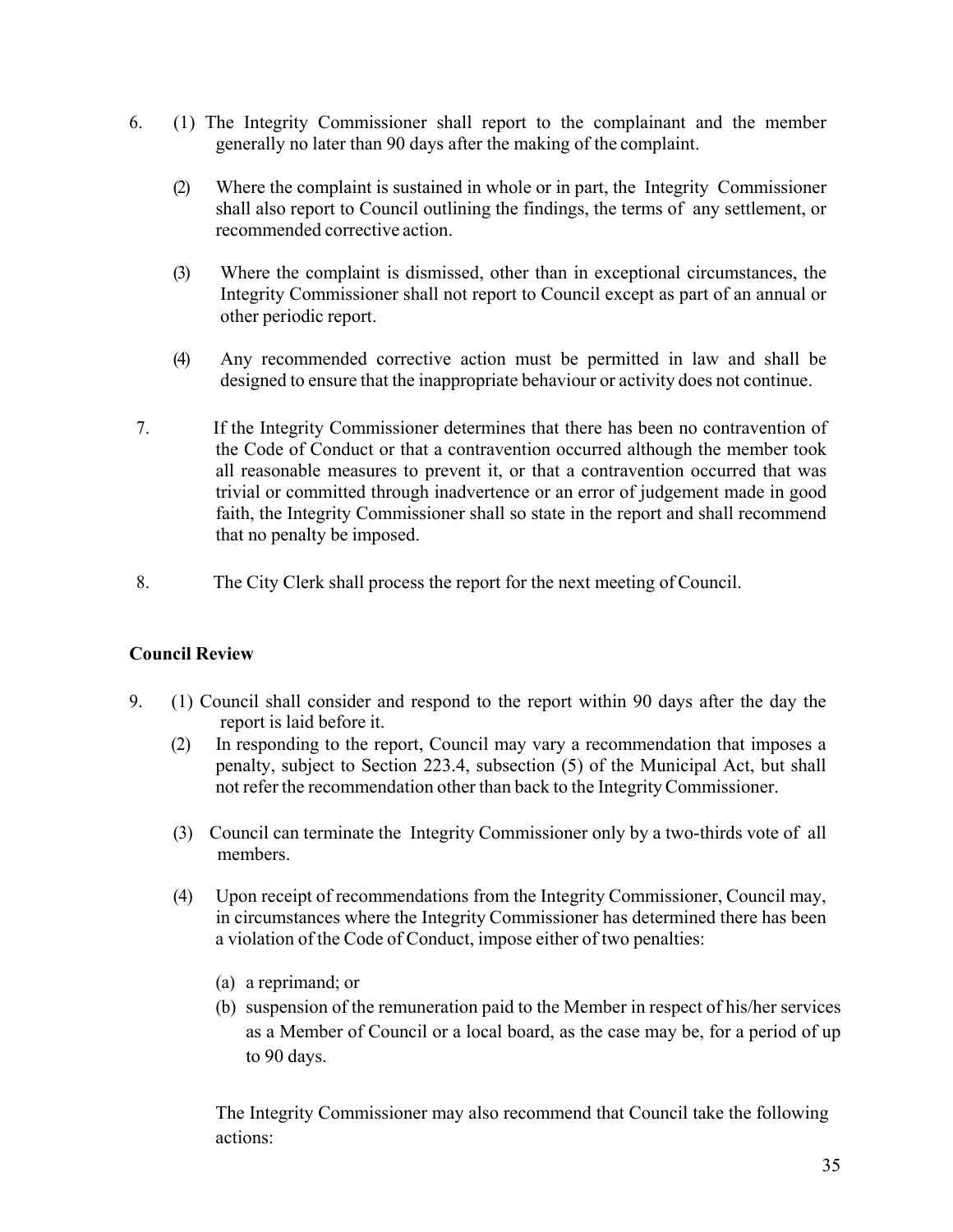- (a) Removal of the respondent from membership of a committee.
- (b) Removal of the respondent as chair of a committee.

The Integrity Commissioner may also recommend that Council make the following requests of the respondent:

- (a) repayment or reimbursement of monies received,
- (b) return of property or reimbursement of its value,
- (c) a written and/or verbal apology to Council, the complainant or both.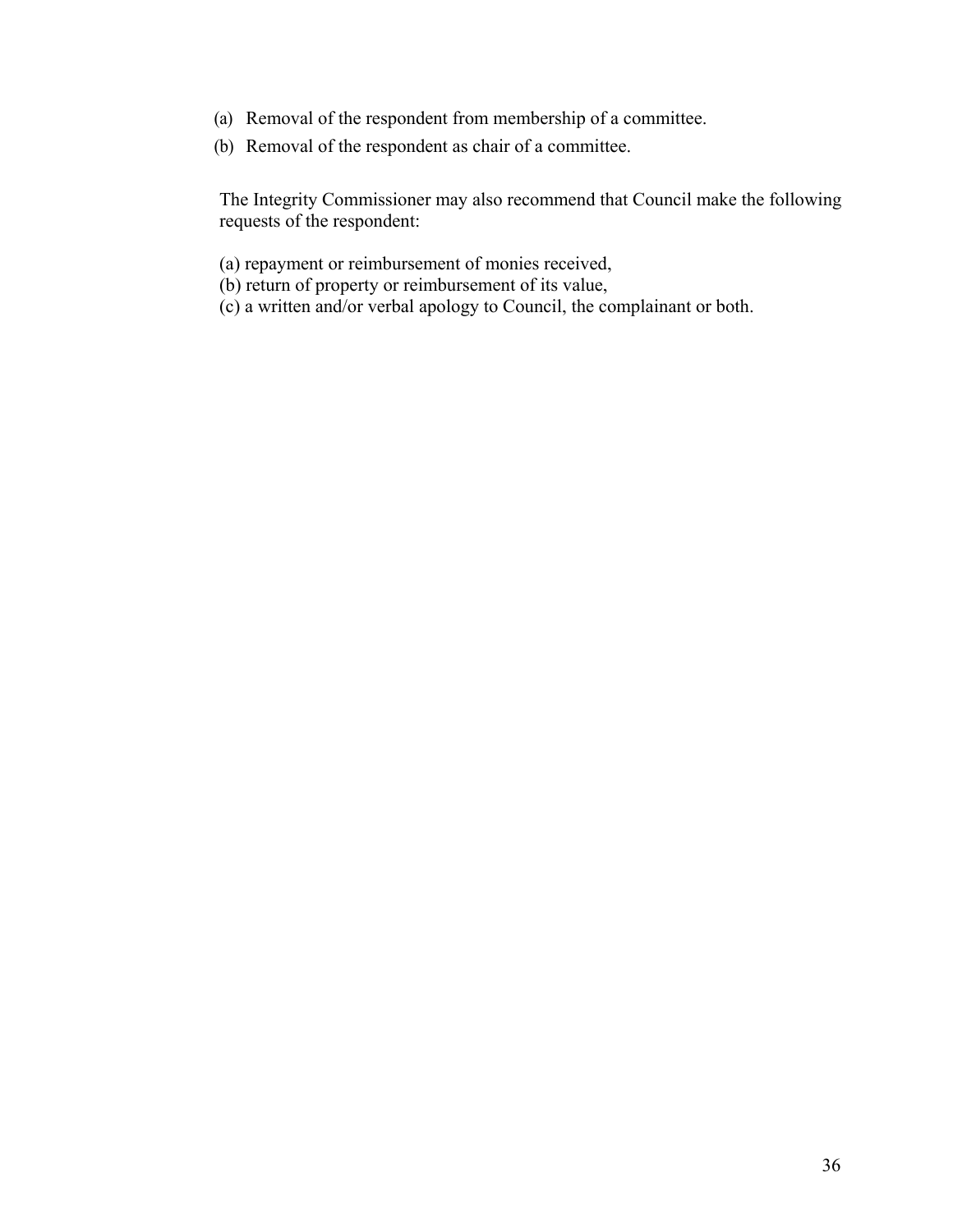5The Integrity Commissioner may also recommend that Council take the following actions:

- (a) removal from membership of a committee;
- (b) removal as chair of a committee;
- (c) repayment or reimbursement of monies received;
- (d) return of property or reimbursement of its value;
- (e) a written and/or verbal request for an apology to Council, the complainant, or both.

#### **Confidentiality**

- 10. (1) A complaint will be processed in compliance with the confidentiality requirements in sections 223.5 and 223.6 of the Municipal Act, which are summarized in the following subsections.
	- (2) The Integrity Commissioner and every person acting under her or his instructions shall preserve secrecy with respect to all matters that come to his or her knowledge in the course of any investigation except as required by law in a criminal proceeding.
	- (3) All reports from the Integrity Commissioner to Council will be made available to the public.
	- (4) Any references by the Integrity Commissioner in an annual or other periodic report to a complaint or an investigation shall not disclose confidential information that could identify a person concerned.
	- (5) The Integrity Commissioner in a report to Council on whether a member has violated the Code of Conduct shall only disclose such matters as in the Integrity Commissioner's opinion are necessary for the purposes of the report.